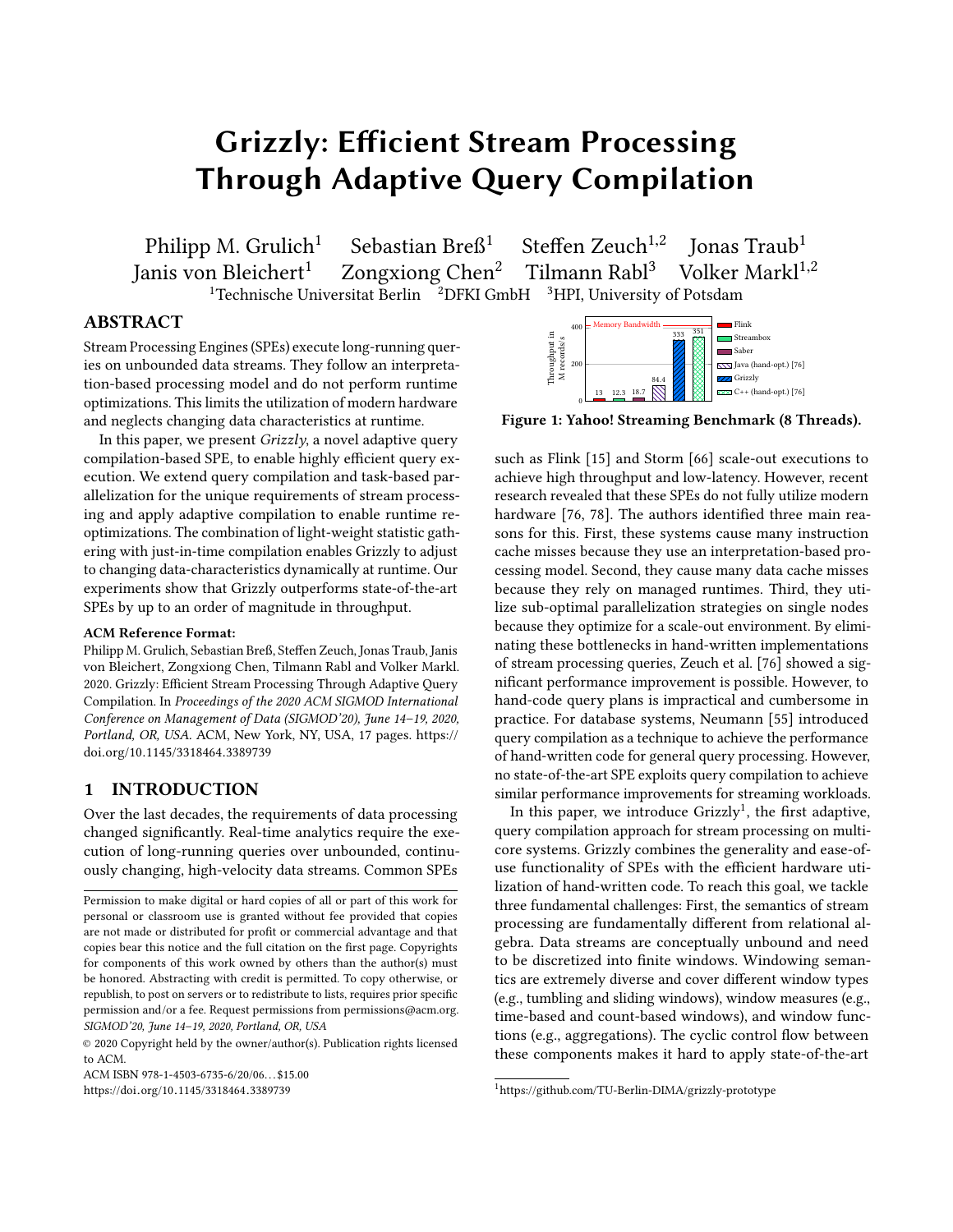query compilation approaches directly. More specifically, Grizzly extends classic query compilation by supporting cyclic compile-time dependencies between the windowing components (assignment, trigger, and functions). Second, stream processing queries are inherently long-running, while the input stream constantly changes. As a consequence, the optimal plan and code efficiency changes over time too. To handle this, Grizzly establishes a feedback loop between code-generation and execution. Our key idea is to use query compilation to inject low-overhead profiling code into the compiled query. The instrumented query collects profiling information, which we use to optimize the query at run time adaptively. Third, in contrast to relational operators, stream processing requires ordering between records. This introduces additional challenges for the concurrent processing of state-full operations (e.g., aggregations). SPEs, such as Flink, apply key-by partitioning to mitigate this problem. In contrast, we apply task-based parallelism to utilize multi-core systems efficiently. To this end, Grizzly generates specialized code to address the ordering requirements of a particular query and to take the underlying hardware into account.

By tackling these challenges, Grizzly closes the gap between state-of-the-art SPEs and the performance of handwritten code. In Figure [1,](#page-0-1) we compare the performance of Grizzly to a scale-out SPE (Flink[\[15\]](#page-14-0)), two scale-up SPEs (Saber [\[45\]](#page-15-4), Streambox [\[53\]](#page-15-5)), and two hand-optimized implementations of the Yahoo! Streaming Benchmark [\[21\]](#page-14-1). Only Grizzly and the hand-written C++ implementation fully utilize the available hardware. Grizzly outperforms state-ofthe-art SPEs by up to an order of magnitude without losing generality. In summary, our contributions are as follows:

- (1) We present an adaptive query compilation approach for stream processing that generates efficient code.
- (2) We extend query compilation to support common window types, window measures, and window functions.
- (3) We introduce adaptive optimizations to react to changing data characteristics.
- (4) We utilize order-preserving task-based parallelization and introduce light-weight coordination among threads.
- (5) We demonstrate Grizzly's performance in comparison to state-of-the-art SPEs on diverse workloads.

The remainder of this paper is structured as follows. First, we discuss foundational background (Sec. [2\)](#page-1-0). Second, we introduce the architecture of Grizzly (Sec. [3\)](#page-2-0), its code generation approach (Sec. [4\)](#page-3-0), its parallelization technique (Sec. [5\)](#page-5-0), and its adaptive optimizations (Sec. [6\)](#page-6-0). Finally, we evaluate Grizzly (Sec. [7\)](#page-7-0) and discuss related work (Sec. [8\)](#page-13-0).

# <span id="page-1-0"></span>2 BACKGROUND

In this section, we provide an overview of window semantics (Sec. [2.1\)](#page-1-1) and introduce query compilation (Sec. [2.2\)](#page-1-2).

#### <span id="page-1-1"></span>2.1 Window Semantics

Stream processing has been formally defined by multiple authors [\[11,](#page-14-2) [16,](#page-14-3) [45\]](#page-15-4). Following Carbone et al. [\[16\]](#page-14-3) we define a data stream  $\overline{s}$  as a sequence of records and denote,  $s_i = \overline{s}(i)$ as the *i*th element in  $\bar{s}$  and  $\bar{s}([a, b]) = \bar{s}(R) = \{s_i | i \in R\}$  as a sub-stream of  $\bar{s}$ . The window operator discretizes a data a sub-stream of  $\overline{s}$ . The window operator discretizes a data stream  $\overline{s}$  into a sequence of potentially overlapping windows  $w_i = \bar{s}([b_i, e_i])$ . Windows are characterized by a window<br>type a window measure and a window function [68] type, a window measure, and a window function [\[68\]](#page-15-6).

Window Types. The window type is formally defined by an assignment function  $f_a(s_i) \rightarrow w_i$  that assigns a record  $s_i$  to a window  $w_i$ . Common window types are tumbling, sliding and session windows [68]. Tumbling and sliding sliding, and session windows [\[68\]](#page-15-6). Tumbling and sliding windows discretize a stream into windows of fixed length l. Additionally, sliding windows define a slide step  $l_s$  that declare how often new windows start. Thus, records are assigned to multiple concurrent overlaps sliding windows if  $l_s$  < l. In contrast, session windows end if no record is received for a time  $l_a$  (session gap) after a period of activity.

Window Measures. The window measure defines the progress of windows. Common window measures are time and count [\[11\]](#page-14-2). Time-based windows utilize a monotonic increasing timestamp ts and trigger as soon as the time passes the window end  $ts > w_i.e$ . In contrast, the length  $l$  of count-based windows corresponds to the number of asl of count-based windows corresponds to the number of assigned records. Thus, a count window ends if  $i > w_i.e$ . Note<br>for keyed aggregations, time-based windows trigger for all for keyed aggregations, time-based windows trigger for all keys at the same time, but the trigger decision of count-based windows has to be managed per key.

Window-Functions. Window functions execute arbitrary computations on assigned records. For aggregation functions, we differentiate between decomposable and non-decomposable functions as proposed by Jesus et al. [\[40\]](#page-15-7). Decomposable aggregate functions (e.g., sum, avд) are computed incrementally; thus, only a partial aggregate has to be stored. In contrast, non-decomposable aggregation functions (e.g., holistic functions), require access to all records of a window.

#### <span id="page-1-2"></span>2.2 Query Compilation

Over the last decade, query compilation for data-at-rest processing was extensively studied [\[46,](#page-15-8) [55,](#page-15-3) [61\]](#page-15-9) and implemented in several systems [\[44,](#page-15-10) [46,](#page-15-8) [55\]](#page-15-3). To generate code for a query, many of these systems apply the produce/consume [\[55\]](#page-15-3) model. In this approach, a query compiler segments a query plan into pipelines whenever a materialization of intermediate results is required (e.g., for Aggregation or Join operators). All operations inside a pipeline are fused to one combined operator that performs a single pass over the data such that data stays in CPU registers [\[55\]](#page-15-3). To implement the produce/ consume model, the compiler requires each operator to implement two functions. First, the produce function is called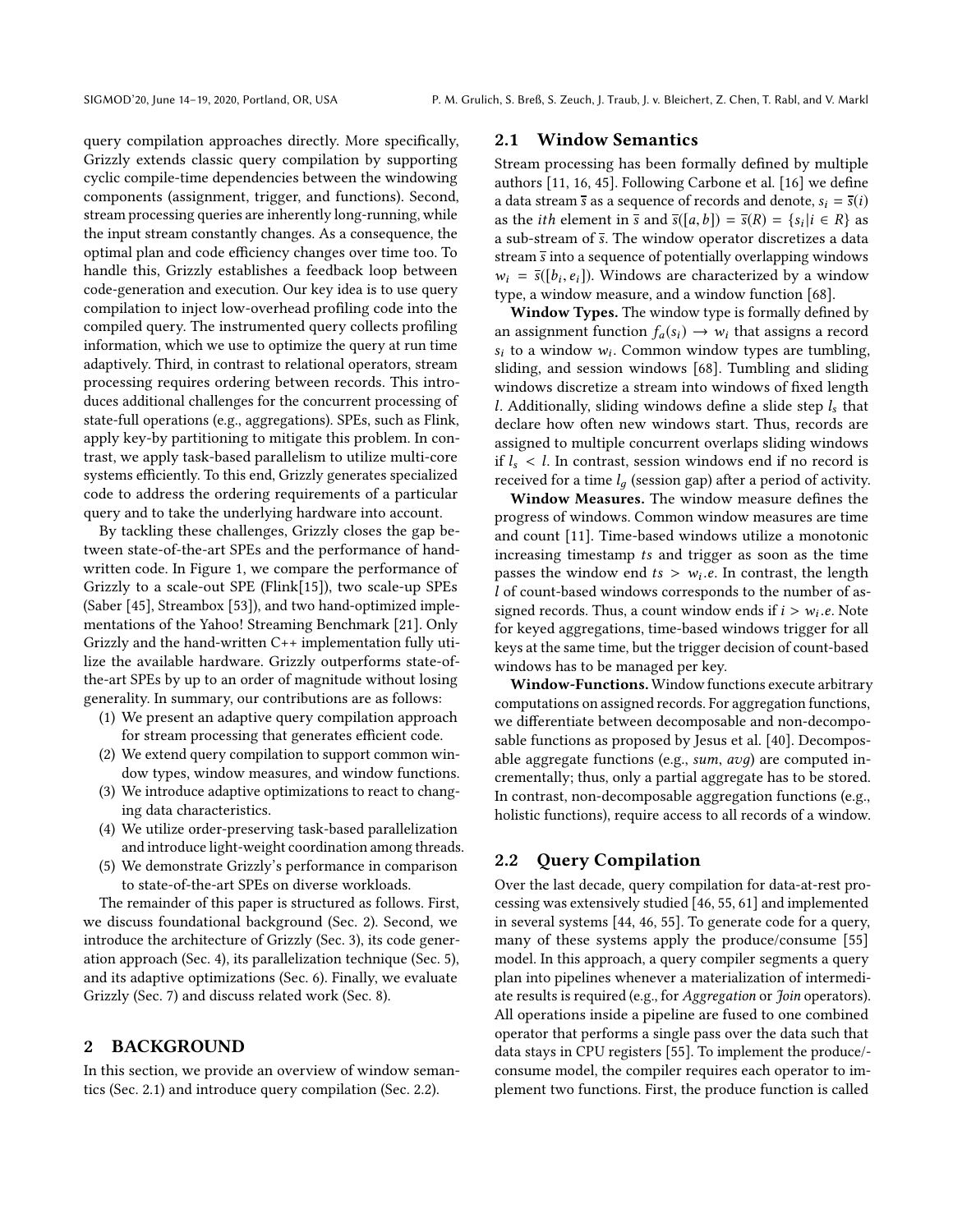on the root operator and navigates the query plan from the root to the leaves and segments the query in pipelines. Second, the consume function is called from the leaf nodes, navigates to the root node, and generates the code for each pipeline. This results in a very compact code fragment which combines the processing of all pipeline operators.

# <span id="page-2-0"></span>3 GRIZZLY

In this section, we introduce Grizzly, our novel adaptive, compilation-based SPE. Grizzly's primary goal is to provide a high-level query interface for end-users while at the same time achieving the performance of hand-optimized code. In the remainder of this section, we discuss the major challenges of compilation-based SPEs (Sec. [3.1\)](#page-2-1), present how Grizzly's core principles address them (Sec [3.2\)](#page-2-2) and explain Grizzly's execution model (Sec. [3.3\)](#page-2-3).

# <span id="page-2-1"></span>3.1 Challenges for compilation-based SPEs

Similar to query compilation for data-at-rest, a compilationbased SPE, segments queries into multiple pipelines and fuses operators within pipelines. However, stream processing workloads introduces several new challenges.

Challenge 1: Stream processing semantics. To the best of our knowledge, there is no SPE that is able to fuse stream processing queries involving windowing. The main challenges are three-fold. First, the window triggering depends on the window assignment and is order-sensitive. Second, the window function needs to be performed after the windowing, but defines the state that needs to be stored in windows. Third, triggering involves a final aggregation step (e.g., to compute the average). The cyclic control flow between these three tasks makes it hard to apply state-of-the-art query compilation techniques to an SPE because they assume only linear compile-time dependencies between operators.

Challenge 2: Order preserving semantics. In contrast to relational algebra, the outcome of stream processing operators depends on the order of records in the data stream. Thus, data-parallel execution requires coordination among processing threads before the next pipeline can process window results. A compilation-based SPE has to take this requirement into account during code generation. As a result, a compilation-based SPE has to adjust the coordination among threads depending on the query to ensure correct processing results while enabling efficient processing.

Challenge 3: Changing data characteristics. Stream processing queries are deployed once and executed for a long time, while the input stream may change. In particular, they may face unpredictable changes in the data characteristics at runtime, e.g., a changing number of distinct values or a changing data distribution of keys. As a consequence, the efficiency of generated code may change over

<span id="page-2-4"></span>

Figure 2: Query Execution Workflow in Grizzly.

time. Thus, a compilation-based SPE has to re-evaluate the applied optimizations and, if required, generate new code during runtime.

# <span id="page-2-2"></span>3.2 Core Principles of Grizzly

Grizzly addresses the challenges introduced in Section [3.1,](#page-2-1) by applying query compilation, enabling task-based parallelization, and adaptively optimizing the generated code with regards to hardware and data characteristics.

Query Compilation. Grizzly introduces query compilation for stream processing and handles the complexity of windowing. Within pipelines, Grizzly fuses operations to compact code fragments and performs all operations of a pipeline in one single pass over a chunk of input records without invoking functions. Thus, data remains in CPU registers as long as possible without loading records repeatedly. To improve data locality in contrast to managed run-times, Grizzly avoids serialization and accesses all data via raw memory pointer. As a result, query compilation in Grizzly increases code and data locality significantly.

Order preserving task-based parallelization. To exploit multi-core CPUs efficiently, Grizzly executes pipelines concurrently in a task-based fashion on a global state. This eliminates the overhead of data pre-partitioning and state merging. However, it requires coordination between threads to fulfill the order requirements of stream processing. Grizzly addresses these by introducing a light-weight, lock-free window-processing approach based on atomics.

Adaptive optimizations. Grizzly introduces a feedback loop between code-generation and query execution to exploit dynamic workload characteristics. Grizzly continuously monitors performance characteristics, detects changes, and generates new code variants. As a result, Grizzly performs speculative optimizations and assumptions about the incoming data. If an assumption is invalidated, Grizzly re-optimizes a code variant. To reduce the performance overhead, Grizzly combines light-weight but coarse-grained performance counters with fine-grained code instrumentalization.

# <span id="page-2-3"></span>3.3 Compilation-based Query Execution

In Figure [2,](#page-2-4) we present the architecture of Grizzly's compilation-based query execution model, which consists of four phases. From the logical query plan  $\bigcirc$  to the continuous adaption to changing data characteristics 4.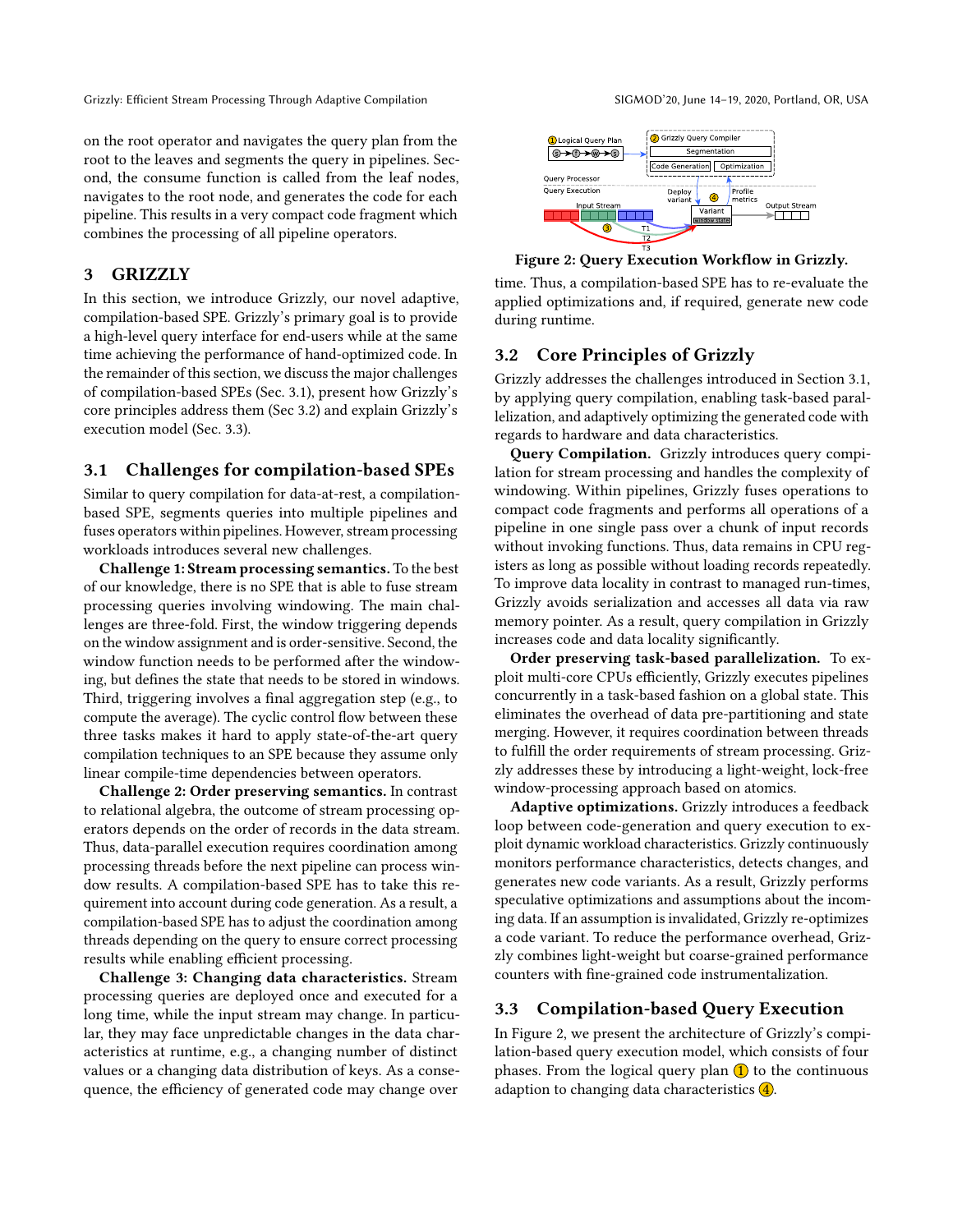3.3.1 Logical Query Plan. In the first phase  $\bigcirc$ , Grizzly offers a high-level Flink-like API and translates each query to a logical query plan. This plan contains a chain of operators that consumes a stream with a static source schema. Grizzly supports traditional relational operators, e.g., selection and map, and stream processing specific operators for windowing. Window definitions consist of a window type, a window measure, and a window function, as introduced in Section [2.1.](#page-1-1) Furthermore, Grizzly supports global windows that create one aggregate over the whole stream and keyed windows that created partitioned aggregations per key. Based on these operators, Grizzly supports common stream processing queries.

3.3.2 Query Compiler. In the second phase  $(2)$ , Grizzly segments the logical query plan into pipelines, performs optimizations, and generates code for each pipeline.

Segmentation. Query compilers for data-at-rest fuse operators until they reach a pipeline-breaker, which requires a full materialization of intermediate results (e.g., joins or aggregations). However, the unbounded nature of data streams prevents the full materialization of intermediate results. To this end, Grizzly separates pipelines at operators that require partial materialization, similar to soft-pipeline-breakers [\[76\]](#page-15-1). In particular, non-blocking operators (e.g., map or filter) are fused. In contrast, all blocking operations in stream processing are computed over windows (e.g., aggregations or joins) and terminate pipelines. Thus the support of windowed operations is crucial for a compilation-based SPE.

Optimization. After query segmentation, Grizzly optimizes the individual pipelines. To this end, Grizzly exploits static information, e.g., the hardware configuration, as well as dynamic data characteristics. To collect data characteristics, Grizzly introduces fine-grained instrumentation into the generated code. This enables Grizzly to derive assumptions about the workload, e.g., predicate selectivity and the distributions of field values. Based on these assumptions, Grizzly chooses particular physical operators.

Code-Generation. In the last step, Grizzly translates each physical pipeline to C++ code and compiles it to an executable code variant. Note that all variants of the same pipeline are semantically equivalent, but execute different instructions and access different data-structures. For code generation, Grizzly follows the produce/consume model and extends it with support for rich stream processing semantics. In particular, we consider code generation and operator fusion for the window operator.

3.3.3 Execution. In the third phase  $\overline{3}$ , Grizzly executes the generated pipeline variant. Each variant defines an open and close function to manage the state of the variant. Depending on the physical operators, state is completely pre-allocated or dynamically allocate during execution. For the input stream,

<span id="page-3-1"></span>

Figure 3: Compilation stream processing query.

Grizzly exploits the fact that input records physically arrive in batches over the network and schedules each batch as a task for an individual thread to utilize multi-core CPUs. Thus, pipelines and their associated state are accessed concurrently by multiple threads. This introduces challenges for window processing, as all threads have to pass the window-end before one thread outputs the result. To this end, Grizzly introduces a lock-free data structure, such that multiple threads can concurrently process a window without starvation.

3.3.4 Profiling & Adaptive Optimization. In the final phase  $\overline{4}$ , Grizzly continuously collects profiling information and reoptimizes the query in two steps. During query execution, Grizzly collects hardware performance counters, e.g., number of cache misses, to detect changing data characteristics. Hardware performance counters have a negligible performance impact [\[23,](#page-14-4) [77\]](#page-15-11), but give a coarse-grained intuition about the evolution of data-characteristics. If the collected counters indicate a change, Grizzly collects more fine-grained profiling information, via code instrumentation. Based on this information, Grizzly re-optimizes the query and generates a new code variant.

# <span id="page-3-0"></span>4 QUERY COMPILATION

In this section, we detail Grizzly's query compilation approach and address the special challenges of stream processing. In particular, we focus on window aggregations as they are the primary operator requiring materialization and consequently break pipelines. Figure [3,](#page-3-1) illustrates how Grizzly segments an example query in two pipelines. Each pipeline begins with an arbitrary number of non-blocking pipeline operators (e.g., filter). Finally, each pipeline is terminated by the window operator, which Grizzly performs in three steps. First, the window assigner assigns input records, depending on the window type, to one or more corresponding windows. Second, the window aggregator updates the window aggregate. Third, the window trigger checks if an active window is complete and invokes the next pipeline to forward the window result. As a result, Grizzly supports a diverse set of window characteristics, which require specialized code generation for all windowing aspects, e.g., assignment, aggregation, and trigger. In Figure [4\(a\),](#page-4-0) we present a mapping of a generic query plan to an abstract code template. Note that we use the templates only for representation reasons, internally each physical operator produces C++ code depending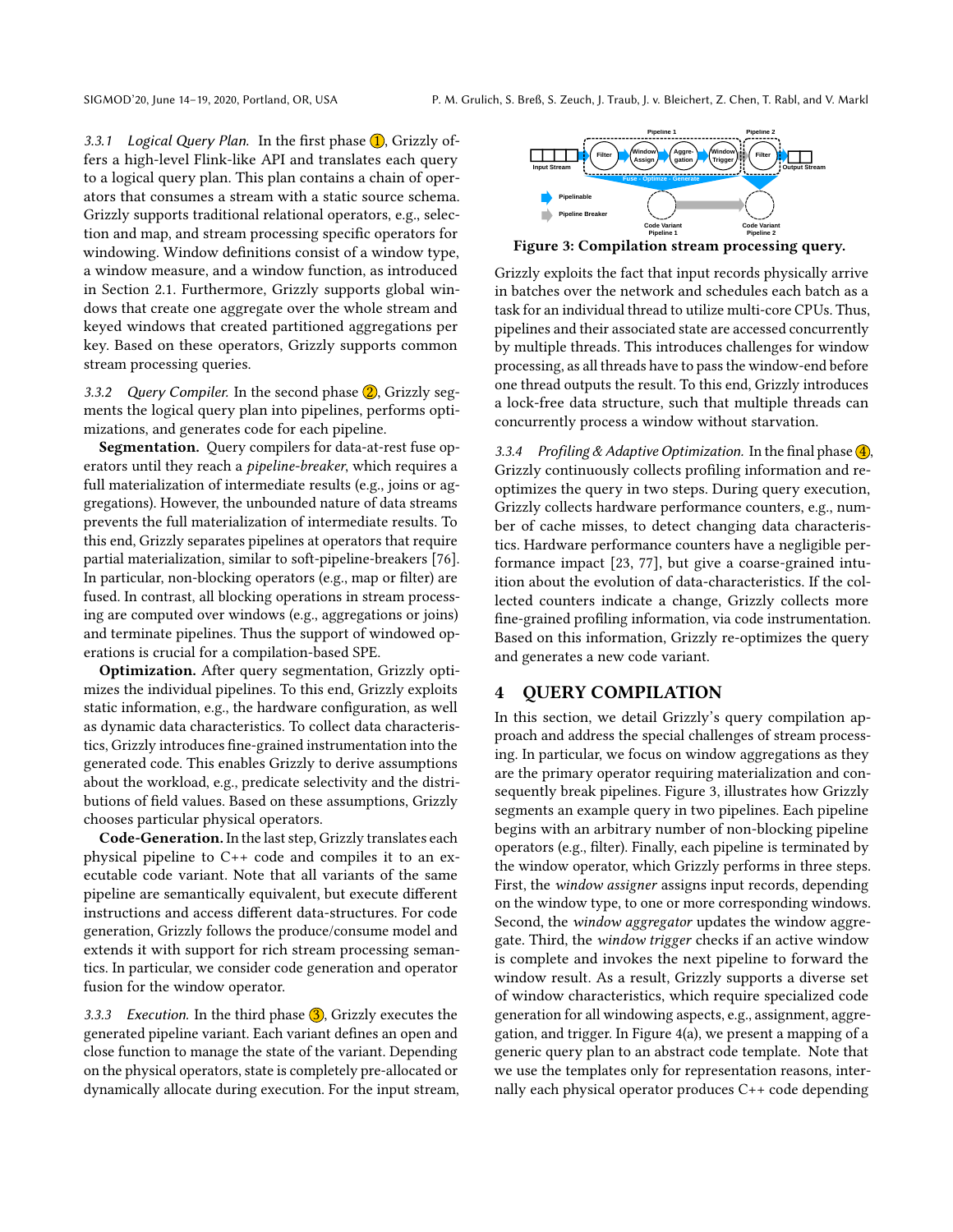<span id="page-4-0"></span>

Figure 4: Overview of Code Generation.

on its particular properties. As shown, a stream processing query may consist of four types of operators: source, pipeline operators, window operators, and sinks. In the following, we first provide an overview of the operators that are supported by Grizzly (Sec. [4.1\)](#page-4-1). After that, we describe the code generation for the windowing operator as the main building block in streaming queries (Sec. [4.2\)](#page-4-2).

#### <span id="page-4-1"></span>4.1 Operator Overview

In this section, we discuss the individual operators of Figure [4\(a\)](#page-4-0) and illustrate how Grizzly generates code for them.

Source Operator. The input stream arrives as a sequence of input buffers containing records. Each pipeline receives one input buffer at a time (Line 3) and the source operator iterates in a tight for loop over all records (Line 5). To avoid the deserialization of data from the input buffer, Grizzly casts the data from the raw buffer directly into complex event types. Then, the loop body executes all fused pipeline operators and ends with the window operator.

Pipeline-Operators. Pipeline-operators apply arbitrary non-blocking computation (e.g., filters, maps). Consequently, pipeline-operators could generate arbitrary output records per input record. Thus, all succeeding operations (e.g., window assignment and triggers) must be nested inside the pipeline-operators (Line 13).

Window Operator. Grizzly divides the window operator into three sub operators: assigner, aggregation, and trigger.

Assigner. During window assignment, Grizzly determines the target windows for the current record. The code iterates over all active windows and assigns the current record to its corresponding window(s) (Line 15).

Aggregation. After assigning a record to a window, Grizzly updates the window aggregate. Depending on the window

function, Grizzly pre-aggregates records to minimize memory consumption (Line 16). After the window is triggered, Grizzly computes the final aggregate (Line 8 and Line 18).

Trigger. Depending on the window measure (count-based or time-based), it is required to perform the trigger check before (Line 7) or after the window assignment (Line 17).

Next-Pipeline. After triggering a window, the next pipeline starts processing window results (Line 26). The next pipeline can again contain arbitrary pipeline operators and ends with a window operator or a sink. As a result, Grizzly supports queries with multiple windows.

Sink Operator. The sink operator terminates a pipeline and writes records to an output stream (Line 29).

#### <span id="page-4-2"></span>4.2 Window Operator

In this section, we discuss window operator-specific query compilation aspects. To this end, we present the code generation approach for window assignment (Sec. [4.2.1\)](#page-4-3), window aggregation (Sec. [4.2.2\)](#page-5-1), and the window trigger (Sec. [4.2.3\)](#page-5-2). Finally, we discuss the handling of window joins (Sec. [4.2.4\)](#page-5-3).

<span id="page-4-3"></span>4.2.1 Window Assignment. The window assigner maps incoming records to windows. To this end, Grizzly keeps track of active windows and generates specialized code depending on the window type, illustrated in Figure [4\(b\).](#page-4-0) To keep track of active windows, Grizzly stores metadata for each window (e.g., start and end timestamps) in a compact array. During window assignment, Grizzly checks all windows and assigns the record to a window aggregate if the assignment condition is true. Depending on the window type, Grizzly generates different code (blue background for generated code). For tumbling and session windows, each record belongs to exactly one window (Line 3 and Line 10). In contrast, for sliding windows the generated code iterates over all active windows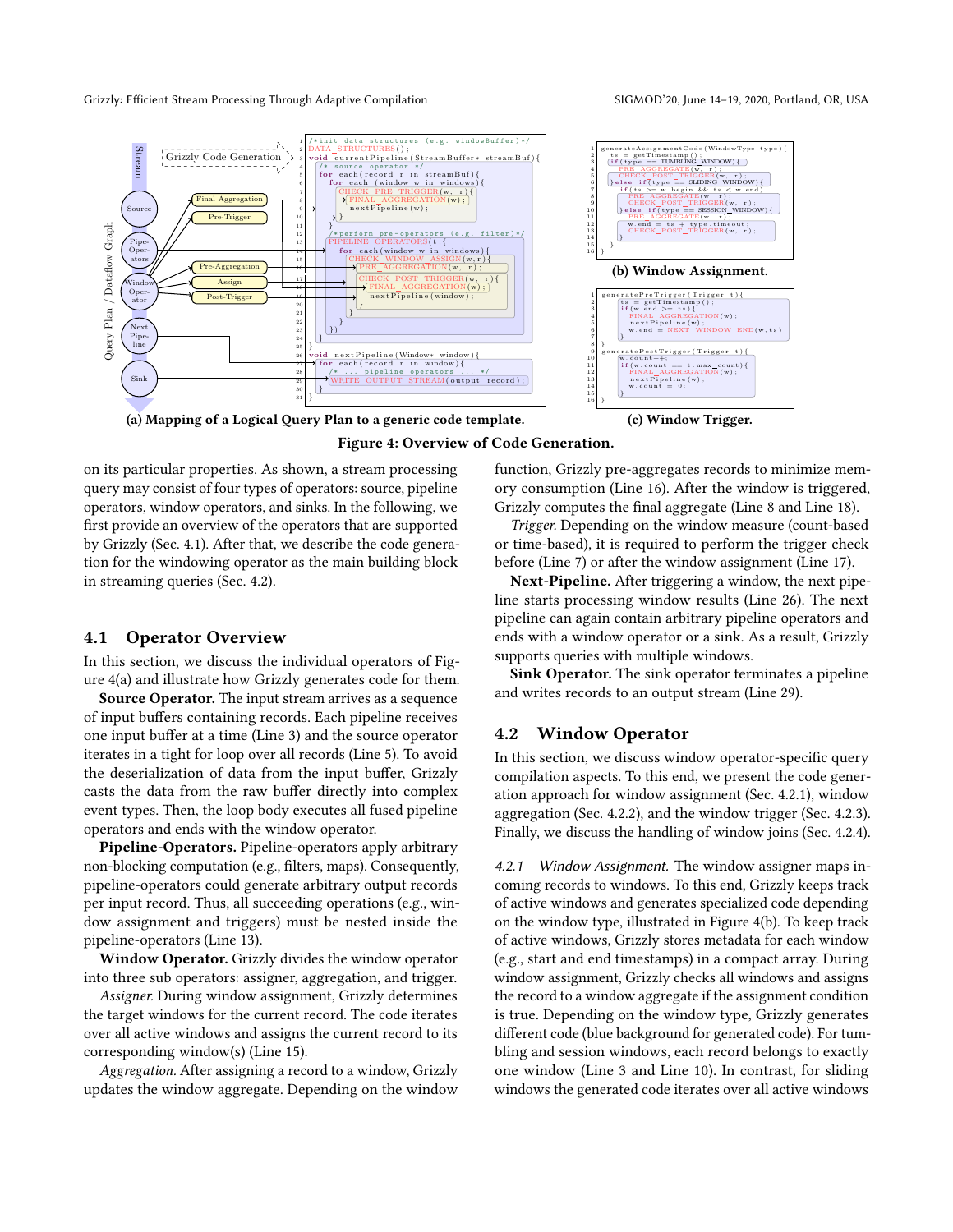(Line 6) and selects matching windows based on the current timestamp (ts) (Line 7). In contrast, session windows expand with each assigned record and Grizzly shifts the window end if a record is assigned (Line 12).

<span id="page-5-1"></span>4.2.2 Window Aggregation. After assigning records to windows, Grizzly adds the record to the window aggregate. Grizzly differentiates between decomposable (e.g., sum, avд) and non-decomposable (e.g., *median*) aggregation functions as introduced in Section [2.1.](#page-1-1) For non-decomposable aggregation functions, Grizzly stores all assigned records in a separate window buffer and computes the final aggregation after the window is triggered. For decomposable aggregation functions, Grizzly computes the window aggregate incrementally. Thus, Grizzly only stores a partial aggregate instead of all assigned records, which reduces memory requirements. Furthermore, primitive partial aggregates can be updated much more efficiently using atomic operations. For keyed (grouped) aggregations, Grizzly maintains a partial aggregate per key.

<span id="page-5-2"></span>4.2.3 Window Trigger. The window trigger finalizes windows and passes them to the next pipeline. Grizzly evaluates trigger conditions before the processing of a record (pretriggers) or after the window aggregation (post-triggers). We illustrate the code generation algorithm in Figure [4\(c\).](#page-4-0)

Pre-Trigger. The pre-trigger checks active windows before processing the current record. This is necessary to support time-based window measures. Time triggers only depend on the progress of time for the trigger decision and are independent of the individual record. Thus, time-based triggers replace the CHECK\_PRE\_TRIGGER macro in the generic code template (see Figure [4\(a\),](#page-4-0) Line 7). For timebased triggers, the generated code compares the current timestamp ts to the end time of each active window (Line 3). If the window end timestamp is passed, the window is triggered. In this case, Grizzly computes the final window aggregate (Line 4) and calls the next pipeline to process the window result (Line 5). Finally, Grizzly clears the window state, calculates a new window end timestamp, and updates the window metadata (Line 6). Note that an additional trigger is necessary if the arrival rate of new records is too slow to guarantee a constant evaluation of the trigger function.

Post-Trigger. The post-trigger is executed after assigning a record to a window. It replaces the CHECK\_POST \_TRIG-GER macro in the generic code template (see. Figure [4\(a\),](#page-4-0) Line 17). The post-trigger only evaluates the assigned window instead of all active windows. Post-triggers are necessary to support count-based windows, which directly trigger a window after the last record is assigned. In contrast, a count trigger maintains a counter to keep track of the number of assigned records to each active window (Line 10). If the number of items has reached the maximal window count (Line 11), the trigger calculates the final aggregate (Line 12)

and invokes the next pipeline (Line 13). Finally, Grizzly clears the window state and sets the window count to zero (Line 14).

<span id="page-5-3"></span>4.2.4 Windowed Join. Grizzly supports windowed equal joins following the semantics of Flink [\[15\]](#page-14-0). For each input stream, Grizzly generates one code pipeline that maintains an intermediate join table. Grizzly reuses the window trigger code to discard the intermediate state as soon as the window ends. During execution, each pipeline concurrently assigns records to its local join table and probes the record to the join table of the other join side. Consequently, the stream join is fully pipelined and non-blocking.

# <span id="page-5-0"></span>5 PARALLELIZATION

To utilize modern multi-core processors efficiently, Grizzly applies data-centric parallelization. This paradigm is reflected in both the classic exchange operator [\[35\]](#page-14-5) and morselbased operators [\[48\]](#page-15-12). Grizzly extends these ideas and introduces light-weight coordination primitives to address the unique ordering requirements of stream processing. During runtime, Grizzly creates tasks for each incoming buffer and its target processing pipeline. Worker threads execute the pipeline and operate on a shared global state, e.g., for window aggregations. This approach eliminates the data shuffling step of systems like Flink and provides robustness for skewed key distributions and heavy hitters. In the remainder of this section, we present how Grizzly coordinates window processing to address the order semantics of stream processing (Sec. [5.1\)](#page-5-4) and how it specializes generated code with regards to NUMA hardware (Sec. [5.2\)](#page-6-1).

#### <span id="page-5-4"></span>5.1 Lock-Free Window Processing

In general, a dynamic, task-based parallelization can lead to wrong processing results for streaming queries. Thus, Grizzly has to prevent that windows are passed to the next pipeline, while other threads still assign records to them. A naïve approach would introduce a barrier at window ends to synchronize all processing threads. However, this limit performance due to the introduced waiting time. To overcome this limitation, we introduce a lock-free window processing technique that allows threads to process different windows concurrently. In particular, Grizzly maintains multiple windowaggregates in a ring buffer (depending on the window type), similar to the technique proposed by Zeuch et al. [\[76\]](#page-15-1). Furthermore, each thread maintains a pointer to its current window-aggregate and the value of the next window end. This technique enables Grizzly to support important properties. First, every thread can decide independently to which window it assigns incoming records. Second, only the last thread that modifies a window creates the final window aggregate and invokes the next pipeline.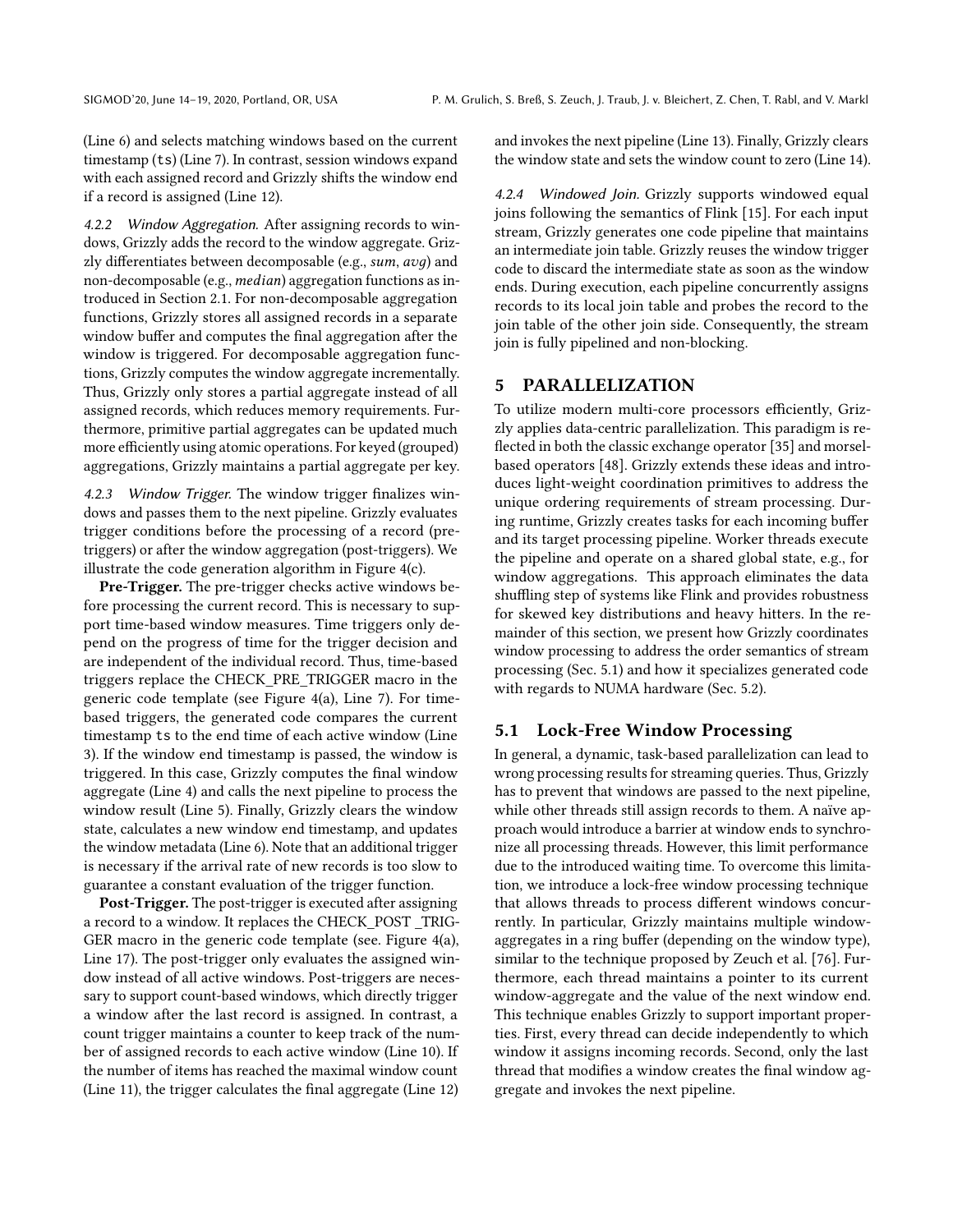<span id="page-6-2"></span>

Figure 5: Example for Lock-Free-Window Trigger.

Figure [5,](#page-6-2) illustrates an example of Grizzly's log-free window implementation for time-based windows. Each thread processes its input buffer and checks per record if the window should trigger. If the window end is reached (at record 7 in Figure [5\)](#page-6-2) the thread triggers the window locally. To this end, the thread calculates the next window end and shifts its current window pointer to the next position in the window-buffer. After that, the thread will assign all succeeding records to the next window-aggregate. In addition, each thread increments atomically a global trigger counter tc. If tc is equal to the degree of parallelism (tc==3 in Figure [5](#page-6-2) it is guaranteed that all threads have triggered the window locally, and no thread will modify the window anymore. In this case, Grizzly creates the final window aggregate and invokes the next pipeline.

## <span id="page-6-1"></span>5.2 NUMA-aware Stream Processing

Research in the area of multi-core query execution shows that its crucial to take NUMA effects into account to enable scalability across multiple CPU sockets [\[42,](#page-15-13) [48\]](#page-15-12). Especially data accesses across NUMA regions reduce bandwidth by 2x [\[50\]](#page-15-14). In Grizzly, we minimize the inter-NUMA node communication and specialize the code generation to the underlying NUMA configuration. During query compilation, Grizzly detects the NUMA configuration and deploys a twophase strategy for window aggregations. In the first phase, processing threads pre-aggregate values into a hash-map inside the local NUMA region. In the second phase, Grizzly merges the aggregates of the local states at the window end. During execution, Grizzly pins all processing threads to a specific NUMA region and only process local input buffers. Overall, this design reduces cross-numa communication to a minimum and enables efficient sharing inside one socket.

# <span id="page-6-0"></span>6 ADAPTIVE QUERY OPTIMIZATION

Research in the area of adaptive and progressive optimization demonstrates that the reaction to changing data characteristics improves performance significantly [\[8\]](#page-14-6). This specifically affects streaming queries, which are commonly deployed once and run virtually forever. In Grizzly, we detect and react to changing data characteristics at runtime and perform adaptive optimizations using JIT compilation. In the remainder of this section, we detail Grizzly's adaptive query compilation approach (Sec. [6.1\)](#page-6-3) and present three optimizations that exploit specific data characteristics (Sec. [6.2\)](#page-7-1).

#### <span id="page-6-3"></span>6.1 Adaptive Query Compilation

Grizzly follows an explore/exploit approach to enable adaptive optimizations. At run time, Grizzly continuously performs optimization and deoptimization [\[31,](#page-14-7) [38\]](#page-15-15). Depending on assumptions about the workload (e.g., data- or hardwarecharacteristics), Grizzly generates specialized code variants. If assumptions become invalid, Grizzly deoptimizes and migrates back to a generic code variant. In the remainder of this section, we detail the individual steps of this process.

6.1.1 Execution Stages. The following three execution stages reflect the adaptive compilation process.

First Stage: Generic Execution. In the first stage, Grizzly executes a generic code variant and performs static optimization. For instance, Grizzly utilizes knowledge about the data schema to optimize comparisons to constant values.

Second Stage: Instrumented Execution. In the second stage, Grizzly introduces code instrumentation to collect finegrained data-characteristics. Thus, each operator can generate arbitrary profiling instructions to track statistics (e.g., predicate selectivity, or the domain of a value). To reduce overhead, Grizzly applies sampling by executing profiling code only with a subset of threads and on a subset of records.

Third Stage: Optimized Execution. In the third stage, Grizzly utilizes the profiling information to make assumptions about the underlying data characteristics. Based on this, Grizzly performs speculative optimizations and specializes code as well as data structures.

6.1.2 Deoptimization. Deoptimization migrates from the optimized code variant back to the generic one. The causes of this are two-fold. First, during execution, Grizzly detects that an assumption is violated. For instance, if a key exceeds the assumed range (assuming  $x < 5$  but actualy  $x = 10$ ). In this case, the current processing thread continuous with the generic code variant. Second, Grizzly continuously monitors hardware performance counters to identify changes in data-characteristics, e.g., number of cache misses. If Grizzly detects a change, it schedules the deoptimization of the current code variant. If the frequency of deoptimizations is low, Grizzly directly migrates to stage two.

6.1.3 Variant Migration. For the migration between code variants, Grizzly ensures correct query results while minimizing processing overhead. To this end, Grizzly lazily invalidates code variants such that multiple threads can operate on different variants concurrently. All processing threads determine the switch individually and switch to the next variant after the current task. If all threads have discarded the old variant, Grizzly triggers state migration. In the case of windows, this requires the merging of a specialized state representation with the generic representation of the same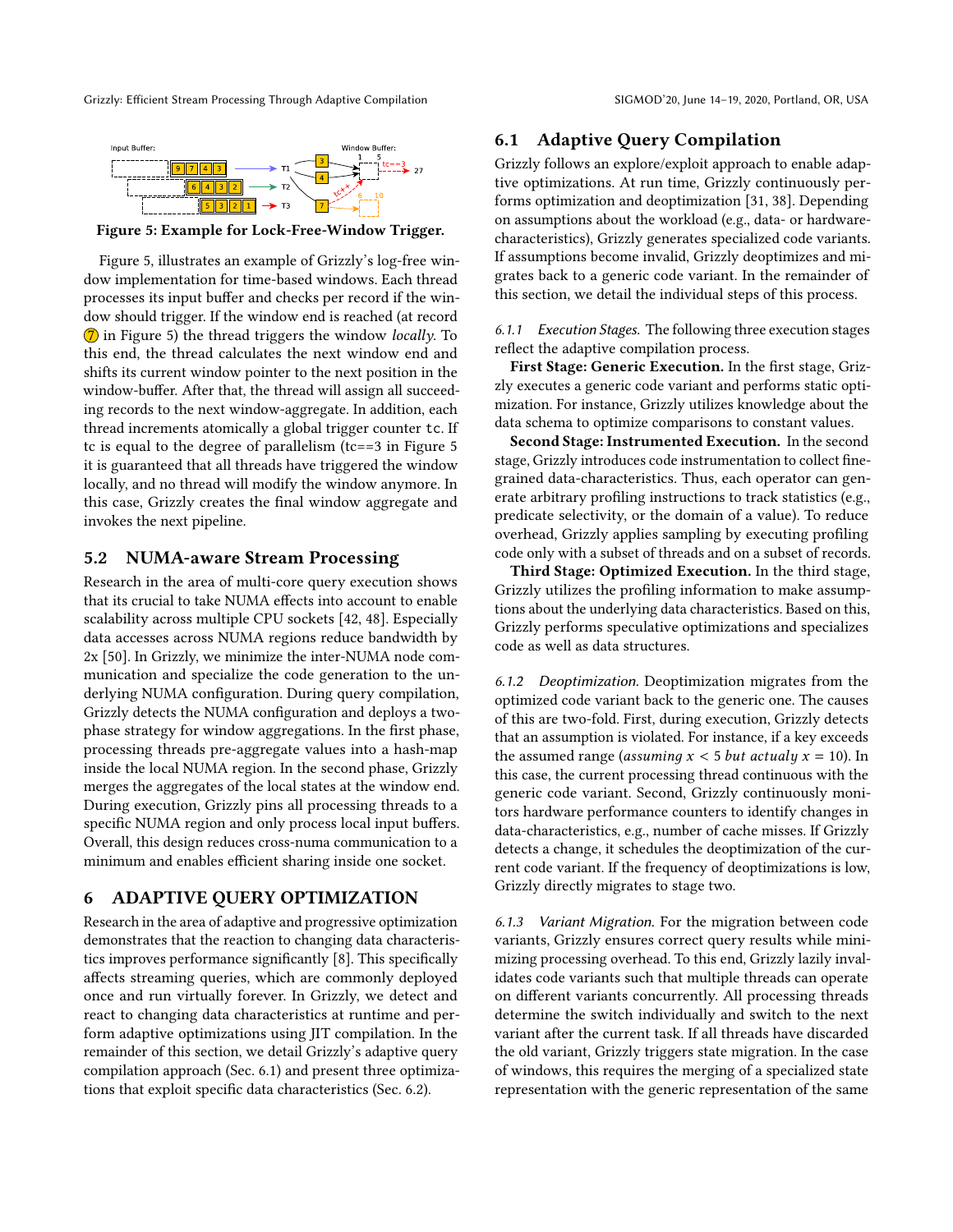state. Furthermore, to ensure correctness, Grizzly triggers no windows before the migration is completed.

#### <span id="page-7-1"></span>6.2 Adaptive Optimizations

In the following, we discuss three examples of adaptive optimization implemented in Grizzly. Beyond this, Grizzly's adaptive optimization approach is able to detect and react to a wide range of different characteristics (e.g., ingestion rate, value distribution, selectivity), and to perform a wide range of optimizations (e.g., operator re-order, algorithm selection, data-structure specialization).

<span id="page-7-4"></span>6.2.1 Exploiting Predicate Selectivity. Optimizing selection operators has been studied extensively in the database [\[13,](#page-14-8) [14,](#page-14-9) [26,](#page-14-10) [30,](#page-14-11) [62,](#page-15-16) [70,](#page-15-17) [75\]](#page-15-18) as well as the compiler community [\[6,](#page-14-12) [7\]](#page-14-13). In Grizzly, we utilize profiling information to determine the optimal order of selection predicates inside a query plan. In particular, conjunctions over multiple predicates benefit if the most selective predicate is evaluated first, as the CPU can skip the evaluation of all other branches. Additionally, predicates with a selectivity of around 50% cause miss-prediction and introduce a high-performance overhead. During instrumentalization, Grizzly generates one counter per predicate to measures the individual selectivity. In comparison to measuring the combined operator selectivity with performance counters [\[77\]](#page-15-11), this allows to choose the optimal predicate order directly. During optimized execution, Grizzly executes the optimized code variant and monitors the number of mispredictions for taken and not taken branches by applying the cost model of Zeuch et al. [\[75\]](#page-15-18). An increasing number of mispredictions indicates that the selectivity of a predicate changed and that the current predicate order becomes inefficient. Thus, Grizzly initiates a new profiling phase to re-optimize the predicate order.

6.2.2 Exploiting Value Ranges. In the general case, Grizzly maintains window aggregates in an Intel TBB concurrent hash-map [\[39\]](#page-15-19). This hash-map accepts any data type for keys and values and grows dynamically with the number of keys. As a result, Grizzly supports any number of input keys as long as the hash-map fits into memory. However, this flexibility introduces a substantial overhead [\[51\]](#page-15-20). To mitigate this overhead, Grizzly speculates on the value range. During instrumentalization, Grizzly injects code to identify the maximal and minimal key value that is inserted into the map. During optimized execution, Grizzly replaces the dynamic hash-map with a static memory buffer, which only stores window aggregates. This prevents hash-collisions and eliminates overhead for resizing the state. To prevent out-ofbound accesses, Grizzly de-optimizes the code variant if a key lies outside of the assumed value range. This additional check introduces a negligible overhead as the condition is

false as long the assumption is valid. Thus, the CPU branch predictor can predict the branch always correctly.

<span id="page-7-5"></span>6.2.3 Exploiting Value Distributions. The efficiency of window aggregations highly depends on the hash-map implementation and the key distribution in the workload [\[22\]](#page-14-14). A global shared hash-map is beneficial for uniformly distributed keys, as concurrent accesses to the same key are less frequent. In contrast, skewed workloads with heavy hitters benefit from an independent hash-map per thread. This eliminates concurrent accesses and synchronization overhead but requires merging and reduces memory efficiency as aggregates are stored multiple times. Grizzly adaptively chooses between both strategies depending on the data characteristics. During instrumentalization, Grizzly creates a histogram over the keyspace to monitors the distribution. If Grizzly can assume that the majority of accesses could hit at least the L3 cache, Grizzly uses the independent hash-map. During optimized execution, Grizzly monitors the performance counters of the cache coherence protocol, to detect if the selected strategy is still appropriate. For instance, an increasing number of exclusive accesses to a cache line that another thread has in exclusive access indicates that the uniform distribution shifts to a more skewed distribution.

# <span id="page-7-0"></span>7 EVALUATION

In this section, we experimentally evaluate Grizzly. In Section [7.1,](#page-7-2) we introduce our experimental setup. After that, we conduct four sets of experiments. First, we evaluate the throughput and latency of Grizzly and state-of-the-art SPEs for different workloads (Sec. [7.2\)](#page-8-0). Second, we highlight the throughput impact of different workload characteristics (Sec. [7.3\)](#page-10-0). Third, we showcase the advantages of Grizzly's adaptive optimizations (Sec. [7.4\)](#page-11-0). Finally, we analyze resource utilization and system efficiency to reveal the reasons why Grizzly's utilize modern hardware more efficiently compared to state-of-the-art SPEs (Sec. [7.5\)](#page-12-0).

# <span id="page-7-2"></span>7.1 Experimental Setup

In the following section, we present the hardware and software configurations (Sec. [7.1.1\)](#page-7-3) and the workloads of our experiments (Sec. [7.1.2\)](#page-8-1).

<span id="page-7-3"></span>7.1.1 Hardware and Software. We execute experiments on two machines: a commodity, single-socket server (Server A) and a high-end, multi-socket server (Server B) (to isolate the effects of NUMA). Server A has one Intel Core i7-6700K processor with four physical cores (in total 8 logical cores) and contains 32GB main memory. Server B has two Intel Xeon 6126 with 12 physical cores each (in total 48 logical cores) and contains 1.48TB main memory. Both CPUs have a dedicated 32 KB L1 cache for data and instructions per core.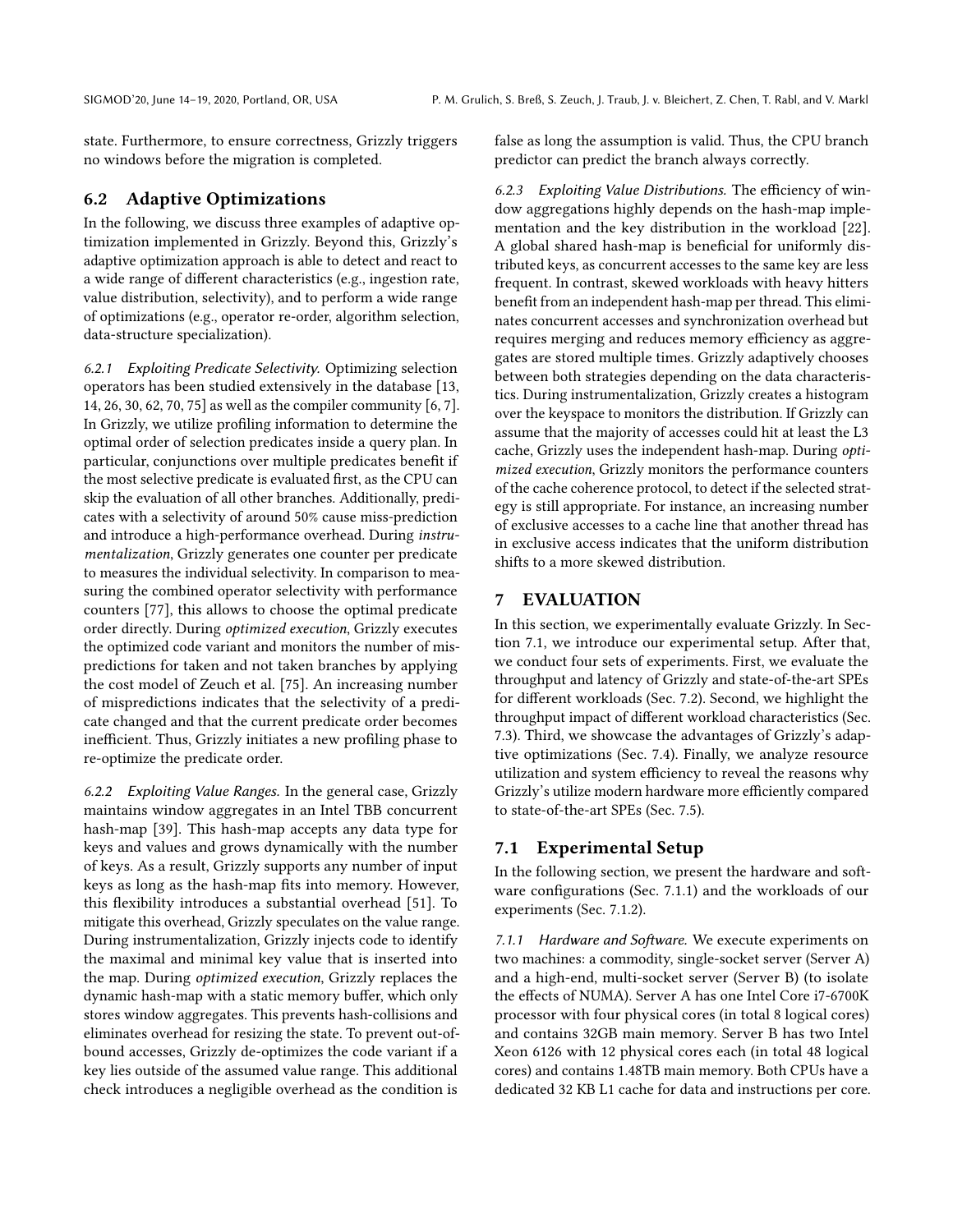<span id="page-8-4"></span>



Additionally, Server A has 256 KB L2 cache per core and 8 MB L3 cache per CPU, and Server B has 1MB L2 cache per core and 19.25 MB L3 cache per CPU. If not stated otherwise, we execute all experiments on Server A using all logical cores.

The C++ implementations are compiled with GCC 6.5 and O3 optimization, as well as the mtune flags to produce specific code for the underlying CPU. We measure hardware performance counters using PAPI [\[65\]](#page-15-21) version 5.5.1. The Java implementations run on the HotSpot VM in version 1.8.0 201. We use Apache Flink [\[15\]](#page-14-0) in version 1.8.0 as a representative scale-out SPE and disable fault-tolerance mechanisms to minimize overhead. As representative scale-up SPEs, we use Streambox [\[53\]](#page-15-5) (C++ based) and Saber [\[45\]](#page-15-4) (JVM-based). In the following evaluation, we examine two versions of Grizzly. Grizzly refers to a version that does not exploit any knowledge about the data characteristics and thus applies no adaptive, data-driven optimizations. Grizzly<sup>++</sup> refers to a version that is aware of data characteristics and thus applies the adaptive, data-driven optimizations from Section [6.2.](#page-7-1)

<span id="page-8-1"></span>7.1.2 Workload. If not stated other, we base our experiments on variations of the Yahoo! Streaming Benchmark (YSB) to simulate real-world stream processing workloads. We follow the YSB implementation of Grier et al. [\[36\]](#page-14-15) and Saber [\[58\]](#page-15-22), which processes all data directly inside the SPE to prevent the overhead of external systems such as Apache Kafka or Redis. The YSB query consists of two processing steps. First, the YSB query evaluates if the event type matches the string "view" (33% of the records qualify). Second, the YSB query aggregates the qualifying records by their campaign id into a processing-time tumbling window of 10 seconds. We ingest data with 10k distinct keys and process a SUM aggregation.

# <span id="page-8-0"></span>7.2 System Comparison

In this section, we study the system throughput under the impact of parallelism (Sec. [7.2.1](#page-8-2) and [7.2.2\)](#page-8-3), compare processing latencies (Sec. [7.2.3\)](#page-9-0), evaluate queries from the Nexmark benchmark (Sec. [7.2.4\)](#page-9-1), and discuss all findings (Sec [7.2.5\)](#page-9-2).

<span id="page-8-2"></span>7.2.1 Scaling on a single socket. In this experiment, we evaluate the scalability of Flink, Streambox, Saber, and Grizzly

on Server A. We execute the default YSB query and study the throughput for an increasing degree of parallelism.

Results. In Figure [6\(a\),](#page-8-4) we scale the execution of the YSB benchmark using different degrees of parallelism. Flink and Streambox scale up similar and achieve a throughput of up to 16M records/s. In contrast, Saber outperforms Flink and Streambox by 2.2x (31M records/s). Saber's throughput increases up to four cores. Beyond that, the throughput decreases due to hyper-threading. Hyper-threading (HT) introduces two logical cores for each physical core, which share caches, branch prediction units, and functional units [\[32\]](#page-14-16). HT is beneficial if multiple threads execute different types of work (e.g., computation and I/O accesses) [\[80\]](#page-16-1). Therefore, the results for Saber indicate that multiple threads compete for the same shared CPU resources, which limits the performance improvements of HT [\[32\]](#page-14-16). Note that the results are in line with numbers published by the original authors [\[57\]](#page-15-23). As shown, both versions of Grizzly outperform all other SPEs. In particular, Grizzly achieves near-linear speedup and exploits HT efficiently. In contrast, by exploiting adaptive optimizations, Grizzly<sup>++</sup> achieves the highest throughput, which is over an order of magnitude higher compared to Flink, Saber, and Streambox. Furthermore, Grizzly<sup>++</sup> becomes memory bound for a degree of parallelism of four (all physical cores), and thus HT does not improve throughput significantly. Overall, without adaptive optimizations, Grizzly outperforms Saber by an average factor of 2.9 (min 1.7x, max 5.8x) and Flink/Streambox by a factor of 5.3 (min 3.7x, max 7.7x). With adaptive optimizations,  $Grizzly^{++}$  achieves an average speedup of 4.2x (min 2.9x, max 5.4x) over the generic Grizzly version (due to its more dense memory layout). As a result, Grizzly<sup>++</sup> outperforms all evaluated SPEs on average by at least one order of magnitude (Saber 11.5x, Streambox 21.4x, Flink 21.5x).

<span id="page-8-3"></span>7.2.2 NUMA Scaling. In this experiment, we evaluate the scalability of all SPEs on Server B. For Grizzly, we differentiate between a NUMA-aware version as outlined in Sec-tion [5.2](#page-6-1) (Grizzly<sup>++</sup> w/ NA) and a NUMA-unaware version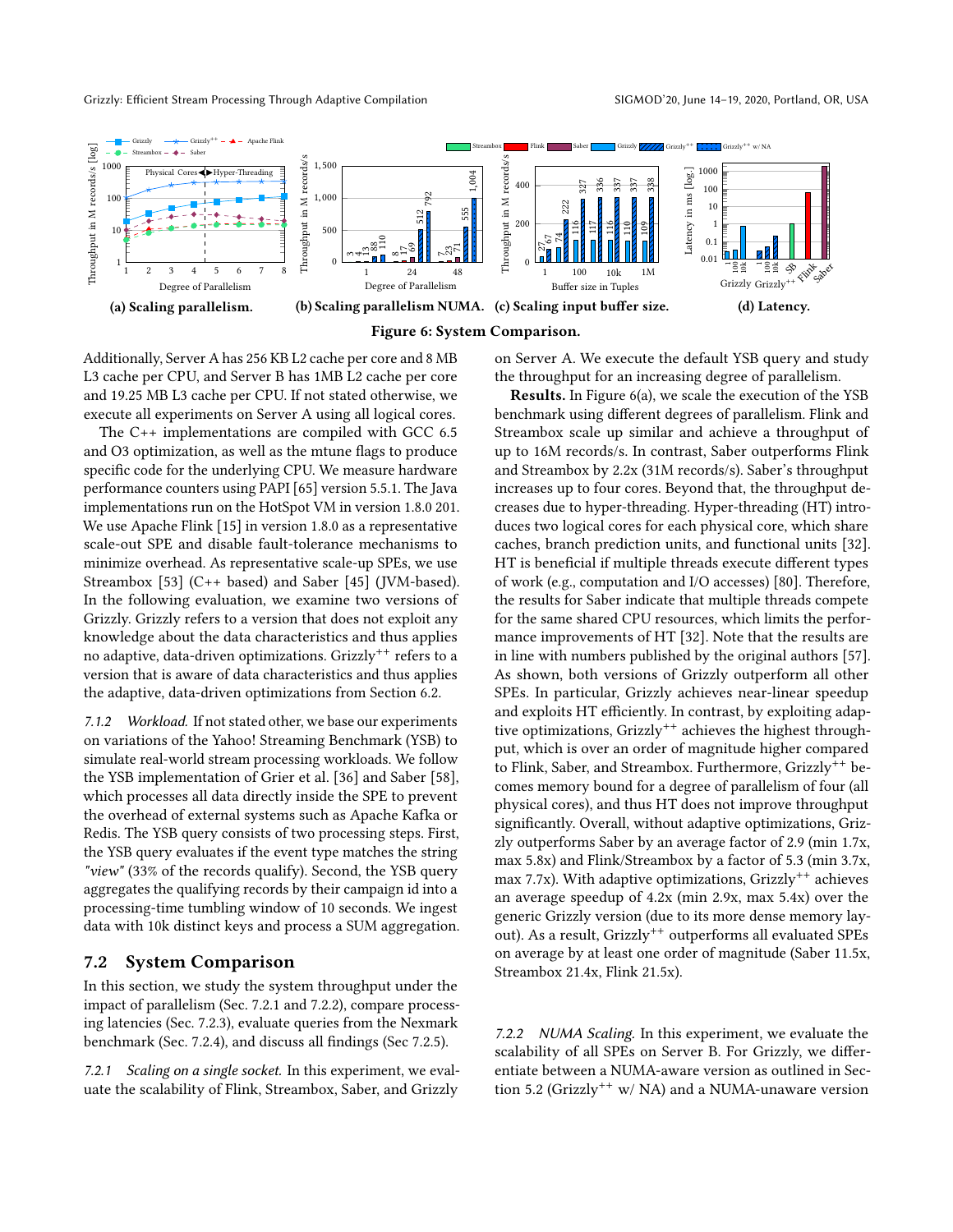(Grizzly<sup>++</sup> w/o NA). We execute the YSB query and compare the throughput for parallelism of 1, 24, and 48.

Results. Figure [6\(b\)](#page-8-4) highlights the impact of NUMA for the individual systems. Overall, this experiment highlights the impact of NUMA-awareness. Already, for parallelism of one, Grizzly<sup>++</sup> w/ NA leads to a speedup of 1.3x as it guarantees that all data is located on the same numa node as the processing thread. By increasing the degree of parallelism to 24, all systems improve throughput. In this case, Grizzly<sup>++</sup>  $w/NA$  results in a speedup of 1.5x compared to Grizzly<sup>++</sup> w/o NA. If we further increase the degree of parallelism to 48, we observe that the throughput of all numa-unaware systems stagnates. In contrast, Grizzly<sup>++</sup> w/ NA optimizations result in an additional speedup of 1.8x.

<span id="page-9-0"></span>7.2.3 Latency. In this experiment, we examine the processing latency. First, we study the dependency between the buffer size and the latency for Grizzly. Additionally, we compare the latency of Grizzly, Saber, Streambox, and Flink. We define latency as the duration between the ingestion time of the last record that contributes to a window aggregate and the output of the aggregate of that window [\[41\]](#page-15-24). We execute the YSB on all systems with a parallelism of eight.

Results. In Figure [6\(c\),](#page-8-4) we observe that both Grizzly versions reach peak performance for a buffer size larger than 100 records as the run time overhead becomes neglectable [\[74\]](#page-15-25). For the dependency between buffer size and latency, Figure [6\(d\)](#page-8-4) highlights two aspects. First, the buffer size has a high impact on the processing latency of Grizzly. For a buffer size of one, Grizzly achieves an average latency of 0.035ms ( $\pm$ 0.014ms) that increases up to 0.91ms ( $\pm$  0.26ms) for a buffer size of 10k records. This characteristic is independent of the Grizzly version. Second, the code optimizations of Grizzly<sup>++</sup> lead to lower latencies and smaller variances for large buffer sizes (avg. latency  $0.22 \text{ms} \pm 0.15 \text{ms}$ ). The main reason for this is the higher complexity of the TBB hash-map in the default Grizzly version. Streambox is the only SPEs that is also able to reach average latencies in the range of  $1 \text{ms} (\pm 0.4 \text{ms})$ . In contrast, Flink has on average a latency of 60ms  $(\pm 4 \text{ms})$  and Saber 1.9s ( $\pm$  49ms). The higher latency of Saber is caused by its micro-batch processing model [\[45\]](#page-15-4). The micro-batching approach trades higher throughput for higher latency and is one of the reasons why Saber's throughput is higher compared to Flink and Streambox. Overall, both versions of Grizzly achieves up to an order of magnitude lower latencies and smaller latency variance than all other SPEs.

<span id="page-9-1"></span>7.2.4 Nexmark Benchmark. In this set of experiments, we evaluate five queries of the Nexmark benchmark on Grizzly<sup>++</sup> and Flink. In particular, we use a tumbling window of 10s for Q7 and Q8, a sliding window of 10s with a slice of 1s for Q5, and a Sum aggregation for Q5 and Q7. In contrast, Q1 and Q2 are window-less.

<span id="page-9-3"></span>

Results. In Figure [7,](#page-9-3) we present the throughput of queries with different workloads on both systems. For the stateless Map (Q1) and Filter (Q2) queries, Grizzly<sup>++</sup> outperforms Flink by at least 14x. Flink and Grizzly perform these queries without any coordination between threads and process every input record only once. However,  $Grizzly^{++}$  benefits from eliminating any data serialization overhead. For the stateful queries Q5 and Q7, Grizzly<sup>++</sup> outperforms Flink by at least a factor of 60x due to its more compact state representation, which improves cache locality. Additionally, Grizzly's task-based parallelization technique is beneficial for Q7. In contrast, Flink cannot parallelize the processing of global windows. The stream join of Q8 is highly resource-intensive, as both systems have to materialize the complete input data stream until the window triggers. Grizzly<sup>++</sup> concurrently builds and probes the join tables across all processing threads, which introduce additional coordination overhead. However, Grizzly++ still outperforms Flink by at least a factor 8x on Q8. Overall, we observe that Grizzly++ provides similar throughput improvements among all Nexmark queries and outperforms Flink by at least 8x. As our selected set of queries covers basic building blocks of queries, we expect similar performance improvements for other streaming workloads.

<span id="page-9-2"></span>7.2.5 Discussion. Across all experiments, we observed, that Grizzly outperforms all evaluated systems by up to one order of magnitude in throughput as well as latency on commodity hardware as well as high-end NUMA servers. The code specialization based on data characteristics (Grizzly++) increases the throughput by up to 5.4x compared to the version without code specialization (Grizzly). Starting from small buffer sizes of 100 elements, Grizzly<sup>++</sup> reaches peak throughput (337 million records/s) and achieves sub-millisecond latencies. Therefore, Grizzly mitigates the trade-off between latency and throughput. This experiment highlights two important aspects of stream processing on modern hardware. First, both versions of Grizzly exploit the cores of the CPU efficiently and code generation leads up to an order of magnitude performance improvement. Second, the code specializations of Grizzly++ induce an additional speed up and are crucial to fully utilize modern hardware efficiently. Furthermore, we highlight that Grizzly supports a wide range of workloads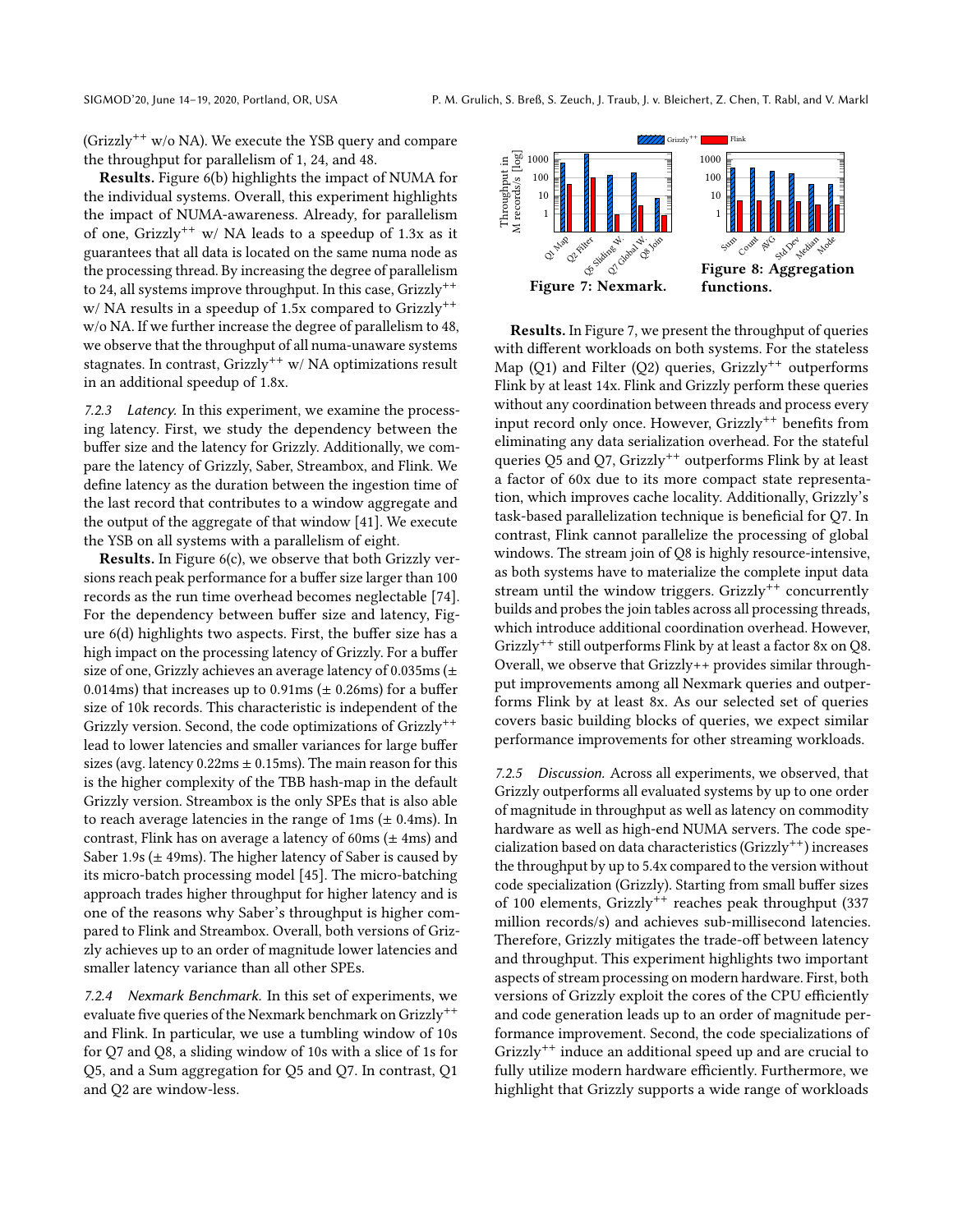Grizzly: Efficient Stream Processing Through Adaptive Compilation

<span id="page-10-4"></span>

and reaches high performance on complex operators such as joins or aggregations.

## <span id="page-10-0"></span>7.3 Workload Characteristics

In the following set of experiments, we study the impact of particular workload characteristics on the throughput. To this end, we study the impact of state size (Sec. [7.3.4\)](#page-10-1), the number of concurrent windows (Sec. [7.3.2\)](#page-10-2), and count-based windows (Sec. [7.3.3\)](#page-10-3).

7.3.1 Impact of Aggregation Type. In this experiment, we evaluate six window aggregation functions with a tumbling window of 10s on Grizzly<sup>++</sup> and Flink. We evaluate four decomposable (i.e., Sum, Count, AVG, StdDev) and two nondecomposable aggregation functions (i.e., Median, Mode).

Results. The results in Figure [8](#page-9-3) highlight the dependency between the complexity of the aggregation function and processing throughput. For decomposable aggregation functions, Flink reaches an average throughput of 5M records per second. In contrast, Grizzly<sup>++</sup> outperforms Flink by a factor of up to 64x. Depending on the number of atomic state variables, Grizzly<sup>++</sup>'s throughput varies up to a factor of  $2x$ (e.g., SUM requires one atomic update, and Std Dev requires three updates per record). In the case of non-decomposable aggregation functions, the throughput of both systems decreases as they must materialize all records until the window ends. However, Grizzly<sup>++</sup> is still able to outperform Flink by a factor of 13x. This is mainly due to its light-weight, in-memory state representation.

<span id="page-10-2"></span>7.3.2 Impact of Concurrent Windows. In this experiment, we study the throughput of over overlapping sliding windows. In particular, the efficient support of sliding windows is crucial as the ratio between size and slide could lead to high numbers of concurrent windows, e.g., a sliding window of one hour with a slice of one-minute results in 60 concurrent windows. We use the YSB query with a sliding window and scale the number of concurrent windows from 1 to 100.

Results. Figure [9](#page-10-4) shows that the throughput of Flink and Grizzly is highly dependent on the number of concurrent windows. The overhead of concurrent sliding windows was demonstrated in previous work [\[64,](#page-15-26) [67,](#page-15-27) [68\]](#page-15-6). Both Flink and Grizzly use buckets to maintain window aggregates. Thus,



<span id="page-10-5"></span>



both systems have to assign each record to multiple windows. As a result, the performance decreases with an increasing number of concurrent windows. However, Grizzly outperforms Flink on average by a factor of 4.2x (Grizzly) and 44x (Grizzly++). Grizzly++ achieves a higher throughput as it represents state in a dense fixed-size array. This simplifies data access and reduces cache misses also in the case of concurrent windows.

<span id="page-10-3"></span>7.3.3 Impact of Window Measure. In the previous experiments, we studied time-based windows. In contrast to timebased windows, the triggering logic of count-based windows is fundamentally different and more complex as it requires updating a global counter after each record assignment. In the following experiment, we study the impact of the size of a count window on the throughput. We execute the YSB query with a count-based window and vary the window size, which directly determines the window trigger frequency.

Results. Figure [10](#page-10-4) reveals that the trigger overhead dominates the throughput for small window sizes (1-100 records) across all SPEs. Starting from a window size of 1k records, the overhead gets negligible, and the throughput becomes independent of the window size. For windows larger than 1k records, Grizzly outperforms Flink by a factor of 3.4x (generic Grizzly) and  $17.7x$  (Grizzly<sup>++</sup>). In comparison to time-based windows, count-based windows reduce the throughput by a factor of two. This is mainly due to the more complex window trigger logic required for count-based windows (see Section [4.2.3\)](#page-5-2). In particular, Grizzly maintains a counter per key and window, which has to be incremented atomically for each assigned value.

<span id="page-10-1"></span>7.3.4 Impact of State Size. In this experiment, we scale the state size by adjusting the number of distinct keys (8byte) in the input data stream of the YSB query (campaign ids). In particular, we execute the default YSB query and scale the number of distinct campaign ids (keys) from 1 to 10 million. Because the YSB query aggregates by key, the number of keys directly impacts the intermediate state size.

Results. Figure [11](#page-10-5) highlights the dependency between throughput and state size (number of keys) across the examined systems. Streambox and Saber achieve, on average, a throughput of 15M and 19M record/s, respectively. Both systems outperform Flink that reaches the lowest average throughput with 11M records/s. If the stream only consists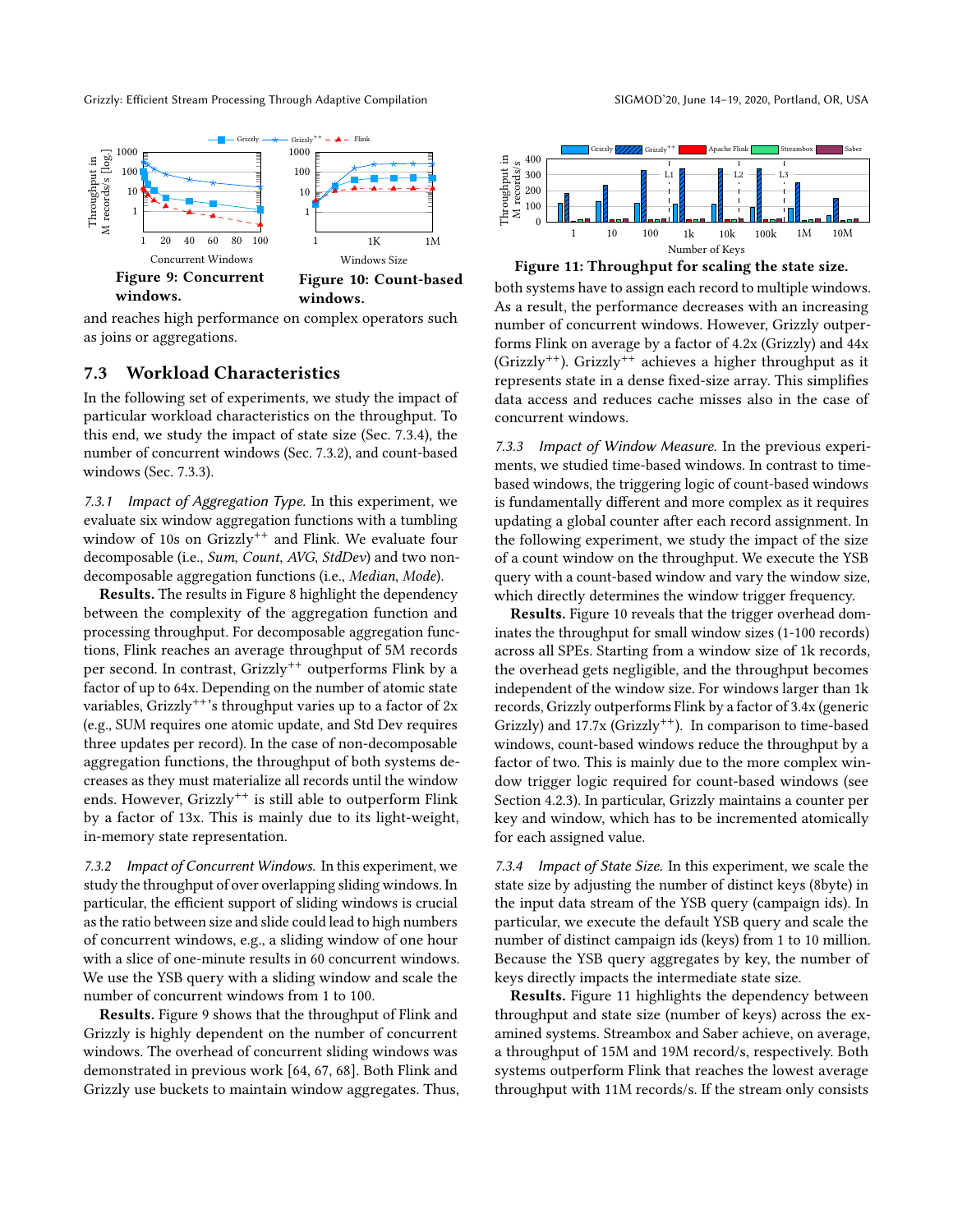<span id="page-11-1"></span>

Figure 12: Changing value range.

of one key, Flink's throughput decreases to 6M record/s, which is equal to its single-thread performance (see evaluation in Section [7.2.1\)](#page-8-2). This demonstrates the disadvantage of key-partitioning based parallelization as only one thread performs computations per distinct key. In contrast, Grizzly outperforms all other SPEs for all state sizes.

In general, increasing key ranges of generated records induces only a small impact on throughput for Flink, Saber, and Streambox. If the intermediate state exceeds the L3 Cache (more then 130k keys), the throughput slightly decreases (e.g., for Flink 0.6x). This result indicates that all three SPEs do not exploit modern hardware, in particular, CPU caches, efficiently. In comparison to the best performing SPE (Saber), Grizzly reaches an average speedup of 5.9x (min 4.4x, max 7.0x) and Grizzly<sup>++</sup> reaches an average speedup of  $15.3x$  (min 10.2x, max 18.4x). For small state sizes (1-100 keys),  $Grizzly^{++}$ induces a high overhead. This overhead is mainly caused by concurrent accesses on a small number of keys that result in a significant synchronization overhead. Between 100 and 100k keys, Grizzly<sup>++</sup> reaches peak performance (338M records/s). For more than 100k keys, the performance of both Grizzly versions decreases as the state size exceeds the L3 Cache.

7.3.5 Discussion. In these experiments, Grizzly outperformed Streambox, Saber, and Flink across all tested workload configurations. Depending on the query workload, the performance improvements differ. In particular, the aggregation type, the window type, and the number of concurrent windows impact performance significantly. However, we proved that the adaptive optimizations of Grizzly<sup>++</sup> exploit the cache hierarchy and the capabilities of modern hardware most efficiently.

# <span id="page-11-0"></span>7.4 Adaptive Optimizations

In the following set of experiments, we evaluate Grizzly's adaptive optimization techniques (Sec. [6.2\)](#page-7-1).

7.4.1 Compilation Stages. In this experiment, we study the performance impact of Grizzly's three compilation stages. We execute the YSB query and configure the duration of each compilation stage to 10 seconds. After 30 seconds, the number of distinct keys increases by 10x.

Results. Figure [12](#page-11-1) illustrates the system throughput of Grizzly over time. At the beginning, Grizzly deploys the generic code variant and reaches a throughput of 100M records/s. At  $(1)$ , Grizzly migrates to the instrumented code

<span id="page-11-2"></span>

variant. The profiling instructions introduce an overhead of 50% such that the throughput decreases to 50M records/s. At  $(2)$ , Grizzly utilizes the collected profiling information to deploy an optimized code variant. This results in a speedup of 3.3x over the generic baseline (330M records/s). At  $\overline{3}$ , the number of distinct keys increases and Grizzly de-optimizes the pipeline variant as discussed in Section [6.1.](#page-6-3) After deoptimization, the throughput drops shortly to 24M records/s, before a new optimization circle starts.

7.4.2 Selectivity Profiling. In this experiment, we study the performance impact of optimizing predicate reordering in queries containing selections (see Sec. [6.2.1\)](#page-7-4). To this end, we introduce five greater equal predicates into the YSB query such that 120 different predicate orders are possible. During execution, we vary the selectivity of two predicates  $(x \text{ and } y \text{)}$  $y$ ). All other predicates have a fixed selectivity of 50%.

Results. Figure [13](#page-11-2) compares the throughput of Grizzly with two specific plans, which either first evaluate the  $x$  or  $y$  predicate. At the beginning, predicate  $y$  is very selective. Thus it is more efficient to evaluate  $y$  first. Starting from second 40, the predicate  $x$  becomes more selective then  $y$ . Grizzly detects the crossing point, and changes the operator order to evaluate  $x$  first. As a result, this adaptive optimization leads to a throughput difference of up to 150M records/s.

7.4.3 Heavy-Hitter-Profiling. In this experiment, we study the impact of Grizzly's adaptive optimization for detecting the distribution of keys in window aggregations (see Sec. [6.2.3\)](#page-7-5). We execute the standard YSB query with 1M distinct keys. Over time, we shift the distribution of keys, starting with a nearly uniform distribution towards a scenario where 60% of records access the same key.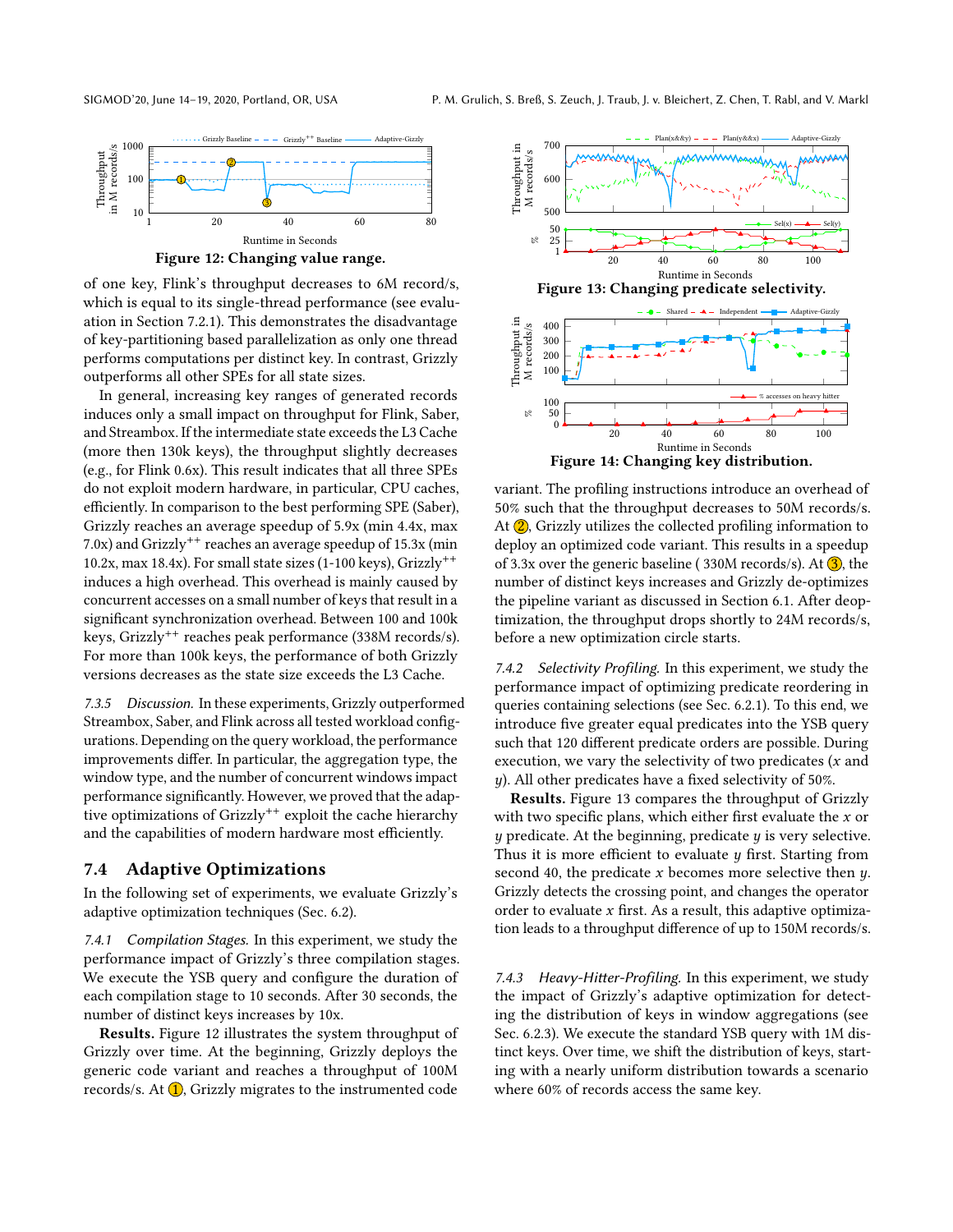|                              | Grizzly | Grizzly <sup><math>++</math></sup> | <b>Streambox</b> | <b>Saber</b> | Flink         |  |
|------------------------------|---------|------------------------------------|------------------|--------------|---------------|--|
| Branches/rec                 | 18.2    |                                    | 706              | 184          | 701           |  |
| <b>Branch Mispred./rec</b>   | 0.78    | 0.38                               | 5.5              | 0.25         | 2.23          |  |
| L1-D Misses/rec              | 3.5     | 1.39                               | 50.6             | 11.9         | 23.8          |  |
| L <sub>2</sub> -D Misses/rec | 11.2    | 3.59                               | 132              | 22.6         | 43.8          |  |
| LLC Misses/rec               | 1.8     | 1.92                               | 46.6             | 10.9         | 18.7          |  |
| TLB-D Misses/rec             | 0.01934 | 0.01234                            | 6.7              | 0.20         | 0.45          |  |
| Instructions/rec             | 139.4   | 41.6                               | 3440             | 1157         | 4162          |  |
| L <sub>1</sub> -I Misses/rec | 0.00026 | 0.00011                            | 13.8             | 1.1          | 14.4          |  |
| L2-I Misses/rec              | 0.00023 | 0.00010                            | 2.7              | 0.26         | $1.2^{\circ}$ |  |
| TLB-I Misses/rec             | 0.00012 | 0.00006                            | 0.091            | 0.017        | 0.081         |  |

<span id="page-12-1"></span>Table 1: Resource utilization per Record on YSB query.

Results. After the initial profiling phase, Grizzly detects that the keyspace is nearly uniformly distributed and chooses a shared hash-map. After 60 seconds runtime, the performance of the shared hash-map significantly decreases, as more than 10% of all records access the same key. Grizzly detects the increasing cache contention with performance counters and triggers re-optimizes by migrating to an independent hash-map. For highly skewed distributions, the independent hash-map achieves a speedup of up to 2x.

7.4.4 Discussion. The experiments showed that Grizzly is able to detect and exploit changing data-characteristics adaptively at runtime. Depending on the scenario, an optimized code variant can result in a performance gain of up to 3x. Thus, it is important to limit the execution time of unoptimized pipeline variants (e.g., by profiling only small buffers. Leis et al. already showed that 10k records are enough to identify join orders [\[49\]](#page-15-28)).

# <span id="page-12-0"></span>7.5 Analysis of Resource Utilization

In this section, we evaluate the resource utilization of Grizzly, Streambox, Flink, and Saber. The resource utilization enables us to explain the different performance characteristics observed in previous experiments. In Table [1,](#page-12-1) we show performance counters for the default YSB query. These results reflect the pure execution workload per record without any preprocessing. We divide the collected counter into three blocks: Control Flow, Data Locality, and Code Locality.

Control Flow In the first block, Table [1](#page-12-1) shows the number of executed branches and branch mispredictions per record. These counters are essential to analyze the control flow of the SPEs. Across all SPEs, Streambox, and Flink introduce the highest number of branches and branch mispredictions. For Flink, data serialization and object allocation cause many dynamic branches and branch mispredictions, which was already shown by Zeuch et al. [\[76\]](#page-15-1). Saber achieves the fewest branch mispredictions but executes up-to 26x more branches compared to Grizzly++. The main reason for the high number of branches is Saber's micro-batch processing model, which performs many prediction-friendly branches by looping over data in batches. Overall, both versions of Grizzly introduce very few branches and branch mispredictions. Finally, we show that the adaptive optimizations in Grizzly<sup>++</sup> reduce branches and branch mispredictions by a factor of two.

Data Locality In the second block, Table [1](#page-12-1) presents performance counters to analyze data locality of the SPEs. Stream processing workloads usually access each input record only once, which causes a relatively high number of data-related cache misses. As shown in Table [1,](#page-12-1) Streambox and Flink induce the highest number of data cache misses across all cache levels. Additionally, Streambox causes 29x more TLB-D misses than any other SPE. These results indicate that Streambox and Flink cause more memory accesses for the same input data and that the utilized data layout and access patterns are sub-optimal. In contrast, Saber directly processes raw data, which causes fewer cache misses across all cache levels. However, Saber still causes at least 3.4x more L1 cache misses, 2x more L2 misses, and 6x more LLC cache misses compared to Grizzly. Both versions of Grizzly cause significantly fewer cache misses compared to all other SPEs and achieve a higher data locality. As a result, the access latencies for records decrease, which leads to a significant speedup. Furthermore, Grizzly causes at least 10x fewer TLB-D misses compared to Saber. The high data locality of Grizzly highlights the benefit of direct data accesses on raw data without serialization, data copying, or object allocation overhead. The most efficient data locality is achieved by  $Grizzly^{++}$  that stores window state in a dense array, which results in 2.5x fewer L1 and 3.1x fewer L2 cache misses.

Code Locality In the last block, Table [1](#page-12-1) shows performance counters related to code efficiency and locality of the SPEs. Overall, Streambox, Saber, and Flink execute at least 8x (Grizzly) and  $27x$  (Grizzly<sup>++</sup>) more instructions per input record. This highlights that Grizzly's code generation results in a very compact and CPU-friendly code. Furthermore, adaptive optimizations of Grizzly<sup>++</sup> reduce the number of executed instructions by up to 3x. The results for instruction cache misses reveal, that Grizzly overall archives a much higher code locality. Flink and Streambox cause the most instruction cache misses, and many TLB-I misses. In contrast, Saber causes 10x fewer instruction cache misses as a result of its micro-batch processing model. However, both versions of Grizzly cause basically no instruction cache misses and TLB-I misses per record. This indicates that the generated code fits entirely into the L1 instruction cache, and the generated instruction sequence is CPU-friendly.

Discussion Our analysis of resource utilization reveals that both Grizzly versions result in better control flow as well as higher data and instruction locality. Furthermore, exploiting data characteristics in Grizzly++ is vital to achieve peak performance. In contrast, for Flink, Streambox, and Saber, we observe inefficient memory utilization, which is caused by data serialization, object allocation, and the execution of inefficient and complex code. In sum, Grizzly's code generation for stream processing is essential to utilize resources of modern CPUs efficiently.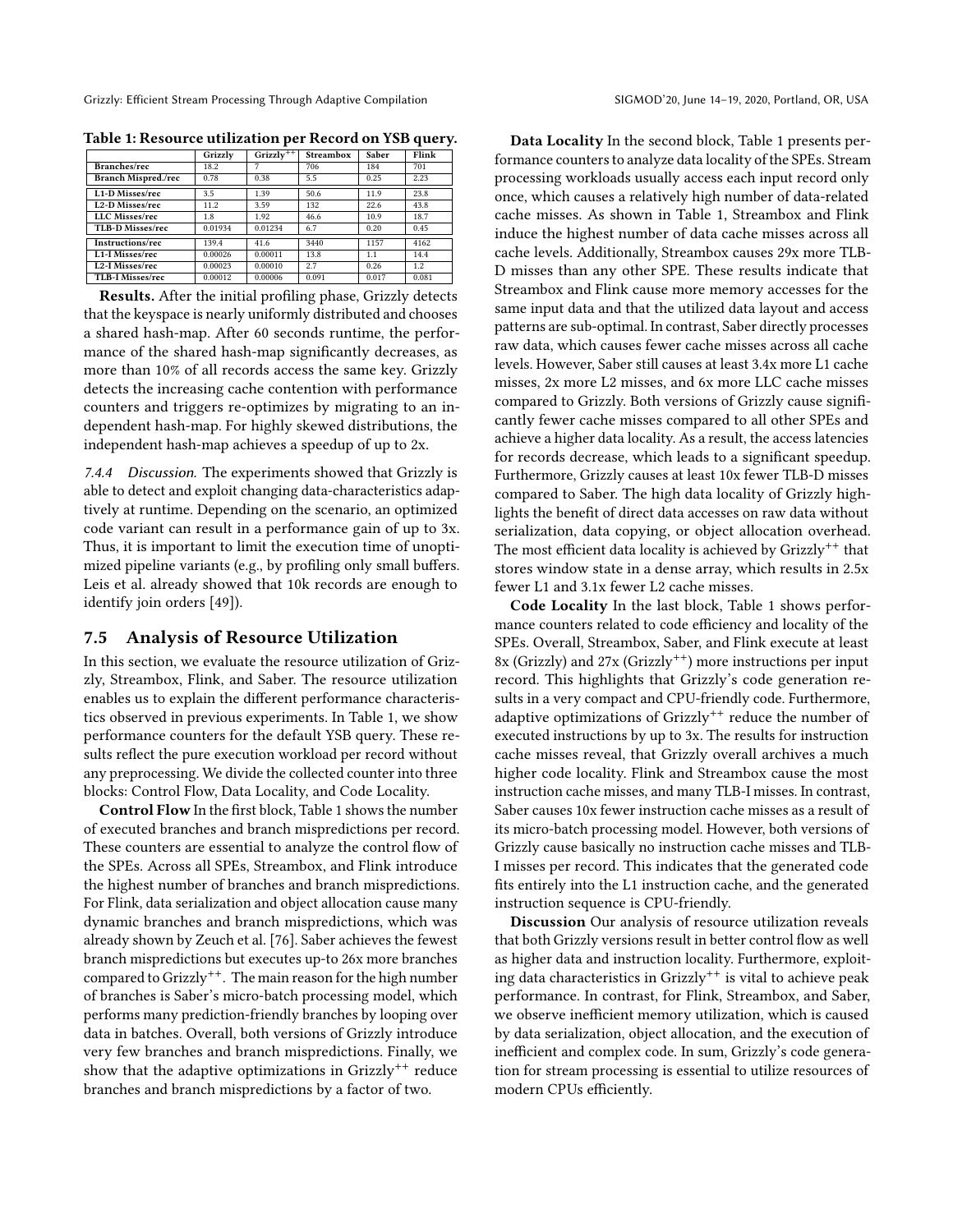# <span id="page-13-0"></span>8 RELATED WORK

We structure the related work into three areas: SPEs, query compilation, and adaptive optimizations.

Stream Processing Engines. The first generation of SPEs laid the foundation to handle continuous queries over unbounded data streams [\[1,](#page-14-17) [2,](#page-14-18) [19,](#page-14-19) [20\]](#page-14-20). Due to growing data sizes and higher velocities, the second-generation of SPSs follow scale-out architectures while focusing on higher throughput, lower latency, and fault tolerance with exactly-once semantics [\[5,](#page-14-21) [10,](#page-14-22) [15,](#page-14-0) [17,](#page-14-23) [54,](#page-15-29) [66,](#page-15-0) [71,](#page-15-30) [72\]](#page-15-31). System S introduced optimizations for stream processing [\[34,](#page-14-24) [37\]](#page-15-32). In contrast to System S, Grizzly is a scale-up SPE that efficiently utilizes modern hardware. To this end, it fuses operators deeply together and eliminates any function calls between them.

Further examples for scale-up SPSs are SABER [\[45\]](#page-15-4), Streambox [\[53\]](#page-15-5), BriskStream [\[79\]](#page-16-2), and Trill [\[18\]](#page-14-25). SABER focuses on hybrid stream processing on CPUs and GPUs. Streambox groups records in epochs and processes them for each operator in parallel. In contrast, Grizzly compiles queries into efficient code, which is executed using a task-based approach on a shared global state. Trill applies code generation techniques to rewrite user-defined functions to a block-oriented processing model over a columnar data layout. In contrast to Trill, Grizzly focuses on the fusion of multiple operators into one code block. BriskStream optimizes execution for NUMA hardware by distributing operations across NUMAregions. In contrast, Grizzly follows a data-centric approach and executes operators on the NUMA nodes where the data is located. Furthermore, Grizzly fuses all operators into code without introducing unnecessary boundaries. Previous work showed that current SPEs, do not fully utilize the resources of modern hardware [\[76,](#page-15-1) [78\]](#page-15-2). Our work recognizes these limitations and proposes Grizzly, which generates highly efficient code. As a result, Grizzly outperforms state-of-theart SPEs by at least an order of magnitude and reaches the performance of hand-optimized code.

Query Compilation. Query compilation for batch processing was extensively studied by Rao et al. [\[61\]](#page-15-9), Krikellas et al. [\[46\]](#page-15-8), and Neumann [\[55\]](#page-15-3). It was applied in many data processing systems [\[25,](#page-14-26) [33,](#page-14-27) [44,](#page-15-10) [46,](#page-15-8) [55,](#page-15-3) [56,](#page-15-33) [63,](#page-15-34) [69\]](#page-15-35). Further work studied the support of user-defined functions [\[24\]](#page-14-28), query compilation for heterogeneous hardware [\[12,](#page-14-29) [59\]](#page-15-36), efficient incremental view maintenance [\[4\]](#page-14-30), the architecture of query compilers [\[3,](#page-14-31) [29,](#page-14-32) [43\]](#page-15-37), and the combination of compilation and vectorization [\[52\]](#page-15-38). In this work, we complement the state-of-the-art by introducing query compilation for stream processing. Our technique enables the fusion of queries involving complex operations such as the window assignment, triggering, and aggregation. Furthermore, we enable adaptive optimizations. Orthogonal to our work, Kroll et al. [\[47\]](#page-15-39)

proposed ARC an intermediate representation to unify batch and stream queries, which could act as an input for Grizzly.

Adaptive Optimizations. In database research, adaptive optimizations have been extensively studied [\[8,](#page-14-6) [9,](#page-14-33) [63\]](#page-15-34). Răducanu et al. [\[60\]](#page-15-40) proposed micro adaptivity by comparing the run-time of different operator implementations. Zeuch et al. [\[77\]](#page-15-11), extended this approach by exploiting hardware counters to detect data properties like sortedness or operator order. In contrast, Dutt et al. [\[27\]](#page-14-34) introduce explicit counters between operators to gather workload properties. In Grizzly, we combine these approaches to enable adaptive optimizations for stream processing. To this end, Grizzly monitors performance counters to detect changing data characteristics and generates instrumented code to collect detailed data statistics for optimization by using JIT-compilation. Additional work studied adaptive optimizations for stream processing [\[20,](#page-14-20) [34,](#page-14-24) [81\]](#page-16-3). These works mainly focused on the migration between query plans in a distributed setting. In contrast, Grizzly focuses on adaptive optimizations based on modern profiling techniques and query compilation to fully exploit modern hardware. Query compilers for data-at-rest apply adaptive compilation techniques to reduce compilation time [\[28,](#page-14-35) [44\]](#page-15-10). This is orthogonal to our work, as we apply adaptive code optimizations to react to changing data characteristics in stream processing queries.

# 9 CONCLUSION

In this paper, we transferred the concept of query compilation for data-at-rest queries to the operators and semantics of stream processing. We present Grizzly, the first adaptive, compilation-based SPE that is able to generate highly efficient code for streaming queries. Grizzly supports streaming queries with different window types, window measures, and window functions. It utilized adaptive optimizations to react to changing data-characteristics at runtime. To this end, we combine profiling techniques and apply task-based parallelization to fully utilize modern multi-core CPUs while fulfilling the ordering requirements of stream processing. Our extensive experiments demonstrate that Grizzly outperforms the state-of-the-art SPEs by up to an order of magnitude due to better utilization of modern hardware. With Grizzly, we lay the foundation for the efficient use of modern hardware in stream processing. Furthermore, we will incorporate Grizzly in our new data processing platform NebulaStream [\[73\]](#page-15-41).

# ACKNOWLEDGMENTS

This work was funded by the DFG Priority Program (MA4662-5), by the German Federal Ministry for Economic Affairs and Energy as Project ExDra (01MD19002B), and by the German Ministry for Education and Research as BIFOLD - Berlin Institute for the Foundations of Learning and Data (ref. 01IS18025A and ref. 01IS18037A).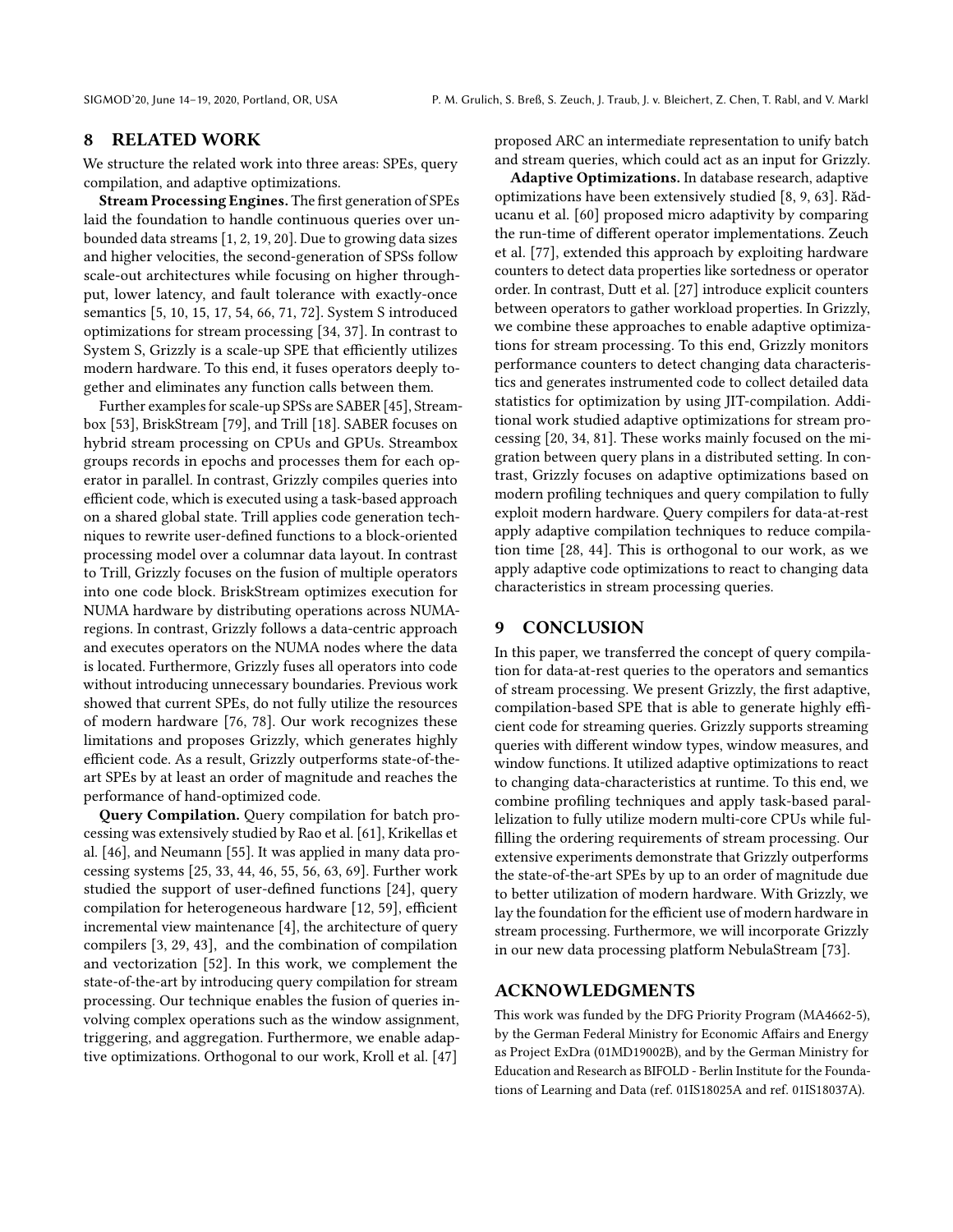# **REFERENCES**

- <span id="page-14-17"></span>[1] Daniel J Abadi, Yanif Ahmad, Magdalena Balazinska, Ugur Cetintemel, Mitch Cherniack, Jeong-Hyon Hwang, Wolfgang Lindner, Anurag Maskey, Alex Rasin, Esther Ryvkina, et al. 2005. The design of the borealis stream processing engine.. In CIDR, Vol. 5. 277–289.
- <span id="page-14-18"></span>[2] Daniel J Abadi, Don Carney, Ugur Çetintemel, Mitch Cherniack, Christian Convey, Sangdon Lee, Michael Stonebraker, Nesime Tatbul, and Stan Zdonik. 2003. Aurora: a new model and architecture for data stream management. VLDB Journal 12, 2 (2003), 120–139.
- <span id="page-14-31"></span>[3] Sameer Agarwal, Davies Liu, and Reynold Xin. 2016. Apache Spark as a Compiler: Joining a Billion Rows per Second on a Laptop. https://databricks.[com/blog/2016/05/23/apache-spark-as-a](https://databricks.com/blog/2016/05/23/apache-spark-as-a-compiler-joining-a-billion-rows-per-second-on-a-laptop.html)[compiler-joining-a-billion-rows-per-second-on-a-laptop](https://databricks.com/blog/2016/05/23/apache-spark-as-a-compiler-joining-a-billion-rows-per-second-on-a-laptop.html).html. [Online; accessed 31.5.2019].
- <span id="page-14-30"></span>[4] Yanif Ahmad and Christoph Koch. 2009. DBToaster: A SQL Compiler for High-performance Delta Processing in Main-memory Databases. In PVLDB. VLDB Endowment, 1566–1569.
- <span id="page-14-21"></span>[5] Tyler Akidau, Alex Balikov, Kaya Bekiroğlu, Slava Chernyak, Josh Haberman, Reuven Lax, Sam McVeety, Daniel Mills, Paul Nordstrom, and Sam Whittle. 2013. MillWheel: fault-tolerant stream processing at internet scale. In PVLDB, Vol. 6. VLDB Endowment, 1033–1044.
- <span id="page-14-12"></span>[6] John R Allen, Ken Kennedy, Carrie Porterfield, and Joe Warren. 1983. Conversion of control dependence to data dependence. In SIGPLAN. ACM, 177–189.
- <span id="page-14-13"></span>[7] David I August, Wen-mei W Hwu, and Scott A Mahlke. 1997. A framework for balancing control flow and predication. In MICRO. IEEE, 92–103.
- <span id="page-14-6"></span>[8] Shivnath Babu and Pedro Bizarro. 2005. Adaptive query processing in the looking glass. In CIDR.
- <span id="page-14-33"></span>[9] Shivnath Babu, Pedro Bizarro, and David DeWitt. 2005. Proactive re-optimization. In SIGMOD. ACM, 107–118.
- <span id="page-14-22"></span>[10] Alain Biem, Eric Bouillet, Hanhua Feng, Anand Ranganathan, Anton Riabov, Olivier Verscheure, Haris Koutsopoulos, and Carlos Moran. 2010. IBM infosphere streams for scalable, real-time, intelligent transportation services. In SIGMOD. ACM, 1093–1104.
- <span id="page-14-2"></span>[11] Irina Botan, Roozbeh Derakhshan, Nihal Dindar, Laura Haas, Renée J Miller, and Nesime Tatbul. 2010. SECRET: A Model for Analysis of the Execution Semantics of Stream Processing Systems. In PVLDB, Vol. 3. VLDB Endowment, 232–243.
- <span id="page-14-29"></span>[12] Sebastian Breß, Bastian Köcher, Henning Funke, Steffen Zeuch, Tilmann Rabl, and Volker Markl. 2018. Generating Custom Code for Efficient Query Execution on Heterogeneous Processors. The VLDB Journal 27, 6 (2018), 797–822.
- <span id="page-14-8"></span>[13] David Broneske, Sebastian Breß, and Gunter Saake. 2013. Database scan variants on modern CPUs: A performance study. In IMDM. Springer, 97–111.
- <span id="page-14-9"></span>[14] David Broneske, Andreas Meister, and Gunter Saake. 2017. Hardwaresensitive scan operator variants for compiled selection pipelines. In BTW. Gesellschaft für Informatik, Bonn.
- <span id="page-14-0"></span>[15] Paris Carbone, Asterios Katsifodimos, Stephan Ewen, Volker Markl, Seif Haridi, and Kostas Tzoumas. 2015. Apache Flink: Stream and Batch Processing in a Single Engine. IEEE Data Engineering Bulletin 36, 4 (2015).
- <span id="page-14-3"></span>[16] Paris Carbone, Jonas Traub, Asterios Katsifodimos, Seif Haridi, and Volker Markl. 2016. Cutty: Aggregate sharing for user-defined windows. In CIKM. 1201–1210.
- <span id="page-14-23"></span>[17] Raul Castro Fernandez, Matteo Migliavacca, Evangelia Kalyvianaki, and Peter Pietzuch. 2013. Integrating scale out and fault tolerance in stream processing using operator state management. In SIGMOD. ACM, 725–736.
- <span id="page-14-25"></span>[18] Badrish Chandramouli, Jonathan Goldstein, Mike Barnett, Robert De-Line, Danyel Fisher, John C. Platt, James F. Terwilliger, and John Wernsing. 2014. Trill: A High-performance Incremental Query Processor for Diverse Analytics. In PVLDB, Vol. 8. VLDB Endowment, 401–412.
- <span id="page-14-19"></span>[19] Sirish Chandrasekaran, Owen Cooper, Amol Deshpande, Michael J Franklin, Joseph M Hellerstein, Wei Hong, Sailesh Krishnamurthy, Samuel Madden, Vijayshankar Raman, Frederick Reiss, et al. 2003. Telegraphcq: Continuous dataflow processing for an Uncertain world.. In CIDR, Vol. 2. 4.
- <span id="page-14-20"></span>[20] Jianjun Chen, David J DeWitt, Feng Tian, and Yuan Wang. 2000. NiagaraCQ: A scalable continuous query system for internet databases. In ACM SIGMOD Record, Vol. 29. ACM, 379–390.
- <span id="page-14-1"></span>[21] Sanket Chintapalli, Derek Dagit, Bobby Evans, Reza Farivar, Thomas Graves, Mark Holderbaugh, Zhuo Liu, Kyle Nusbaum, Kishorkumar Patil, Boyang Jerry Peng, et al. 2016. Benchmarking Streaming Computation Engines: Storm, Flink and Spark Streaming. In IPDPS. IEEE, 1789–1792.
- <span id="page-14-14"></span>[22] John Cieslewicz and Kenneth A Ross. 2007. Adaptive aggregation on chip multiprocessors. In VLDB. VLDB Endowment, 339–350.
- <span id="page-14-4"></span>[23] Intel Corporation. 2016. Intel 64 and IA-32 Architectures Optimization Reference Manual.
- <span id="page-14-28"></span>[24] Andrew Crotty, Alex Galakatos, Kayhan Dursun, Tim Kraska, Ugur Çetintemel, and Stanley B. Zdonik. 2015. Tupleware: "Big" Data, Big Analytics, Small Clusters. In CIDR.
- <span id="page-14-26"></span>[25] Cristian Diaconu, Craig Freedman, Erik Ismert, Per-Ake Larson, Pravin Mittal, Ryan Stonecipher, Nitin Verma, and Mike Zwilling. 2013. Hekaton: SQL Server's Memory-optimized OLTP Engine. In SIGMOD. ACM, 1243–1254.
- <span id="page-14-10"></span>[26] M. Dreseler, J. Kossmann, J. Frohnhofen, M. Uflacker, and H. Plattner. 2018. Fused Table Scans: Combining AVX-512 and JIT to Double the Performance of Multi-Predicate Scans. In ICDEW. 102–109.
- <span id="page-14-34"></span>[27] Anshuman Dutt and Jayant R. Haritsa. 2014. Plan Bouquets: Query Processing Without Selectivity Estimation. In SIGMOD. ACM, New York, NY, USA, 1039–1050.
- <span id="page-14-35"></span>[28] Grégory Essertel, Ruby Tahboub, and Tiark Rompf. 2018. On-Stack Replacement for Program Generators and Source-to-Source Compilers. Preprint (2018).
- <span id="page-14-32"></span>[29] Grégory M. Essertel, Ruby Y. Tahboub, James M. Decker, Kevin J. Brown, Kunle Olukotun, and Tiark Rompf. 2018. Flare: Optimizing Apache Spark with Native Compilation for Scale-Up Architectures and Medium-Size Data. In OSDI. 799–815.
- <span id="page-14-11"></span>[30] Martin Faust, David Schwalb, and Jens Krueger. 2013. Fast column scans: Paged indices for in-memory column stores. In IMDM. Springer, 15–27.
- <span id="page-14-7"></span>[31] Stephen J Fink and Feng Qian. 2003. Design, implementation and evaluation of adaptive recompilation with on-stack replacement. In CGO. IEEE, 241–252.
- <span id="page-14-16"></span>[32] Agner Fog. 2009. How good is hyperthreading? [https://](https://www.agner.org/optimize/blog/read.php?i=6) www.agner.[org/optimize/blog/read](https://www.agner.org/optimize/blog/read.php?i=6).php?i=6. [Online; accessed 31.5.2019].
- <span id="page-14-27"></span>[33] Craig Freedman, Erik Ismert, and Per-Åke Larson. 2014. Compilation in the Microsoft SQL Server Hekaton Engine. IEEE Data Engineering Bulletin 37 (2014), 22–30.
- <span id="page-14-24"></span>[34] Bugra Gedik, Henrique Andrade, and Kun-Lung Wu. 2009. A code generation approach to optimizing high-performance distributed data stream processing. In CIKM. ACM, 847–856.
- <span id="page-14-5"></span>[35] Goetz Graefe. 1990. Encapsulation of Parallelism in the Volcano Query Processing System. In SIGMOD. ACM, 102–111.
- <span id="page-14-15"></span>[36] Jamie Grier. 2016. Extending the Yahoo! Streaming Benchmark. https://data-artisans.[com/blog/extending-the-yahoo-streaming](https://data-artisans.com/blog/extending-the-yahoo-streaming-benchmark)[benchmark.](https://data-artisans.com/blog/extending-the-yahoo-streaming-benchmark) [Online; accessed 31.5.2019].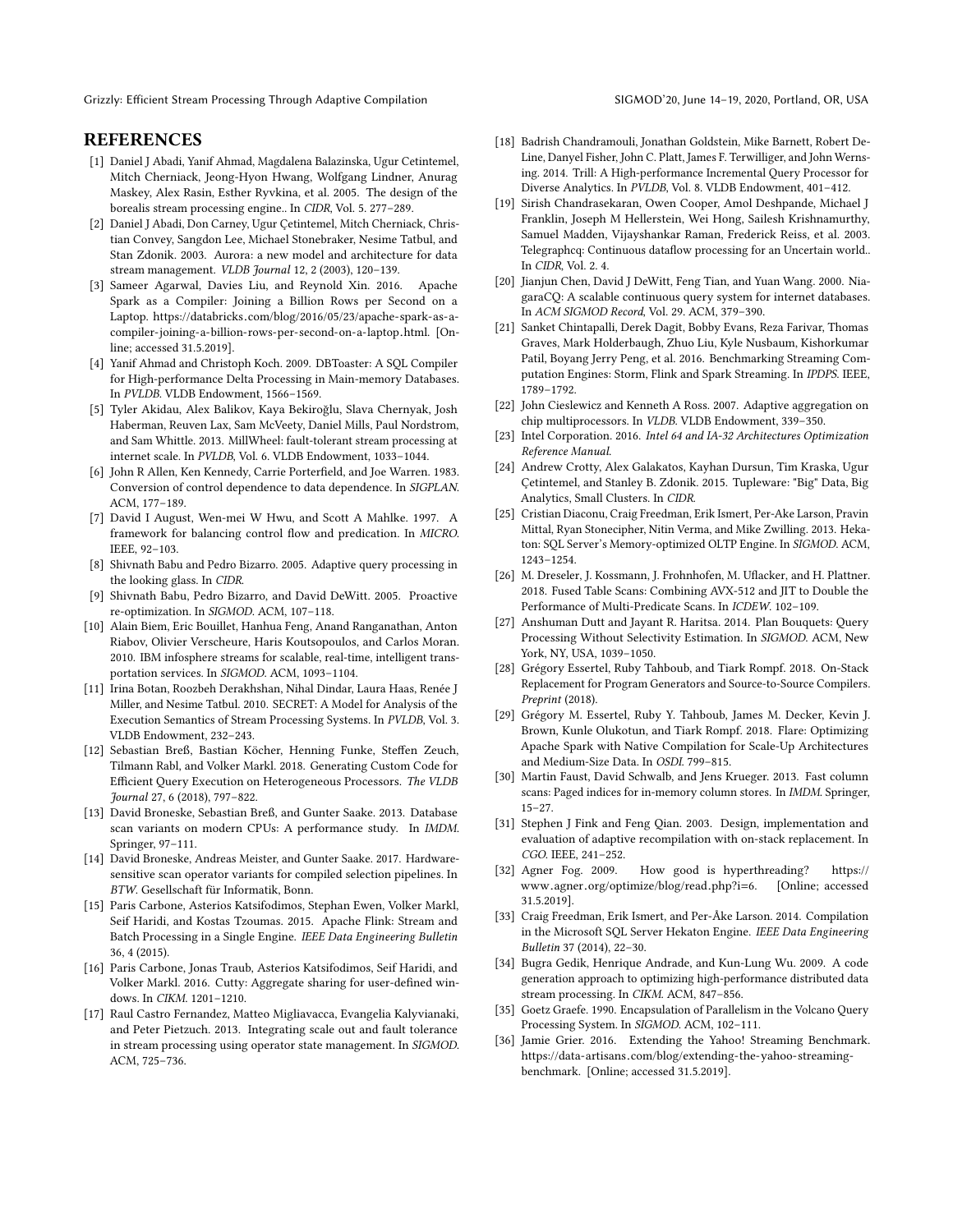- <span id="page-15-32"></span>[37] Martin Hirzel, Robert Soulé, Scott Schneider, Buğra Gedik, and Robert Grimm. 2014. A Catalog of Stream Processing Optimizations. Comput. Surveys 46, 4, Article 46 (March 2014), 34 pages.
- <span id="page-15-15"></span>[38] Urs Hölzle, Craig Chambers, and David Ungar. 1992. Debugging optimized code with dynamic deoptimization. In ACM Sigplan Notices, Vol. 27. ACM, 32–43.
- <span id="page-15-19"></span>[39] Intel. 2019. Intel(R) Threading Building Blocks: Concurrent Hash Map. https://software.intel.[com/en-us/node/506191.](https://software.intel.com/en-us/node/506191) [Online; accessed 31.5.2019].
- <span id="page-15-7"></span>[40] Paulo Jesus, Carlos Baquero, and Paulo Sérgio Almeida. 2014. A survey of distributed data aggregation algorithms. IEEE Communications Surveys & Tutorials 17, 1 (2014), 381–404.
- <span id="page-15-24"></span>[41] Jeyhun Karimov, Tilmann Rabl, Asterios Katsifodimos, Roman Samarev, Henri Heiskanen, and Volker Markl. 2018. Benchmarking distributed stream data processing systems. In ICDE. IEEE, 1507–1518.
- <span id="page-15-13"></span>[42] Tim Kiefer, Benjamin Schlegel, and Wolfgang Lehner. 2013. Experimental evaluation of NUMA effects on database management systems. In BTW. Gesellschaft für Informatik eV.
- <span id="page-15-37"></span>[43] Yannis Klonatos, Christoph Koch, Tiark Rompf, and Hassan Chafi. 2014. Building efficient query engines in a high-level language. In PVLDB, Vol. 7. VLDB Endowment, 853–864.
- <span id="page-15-10"></span>[44] André Kohn, Viktor Leis, and Thomas Neumann. 2018. Adaptive execution of compiled queries. In ICDE. IEEE, 197–208.
- <span id="page-15-4"></span>[45] Alexandros Koliousis, Matthias Weidlich, Raul Castro Fernandez, Alexander L Wolf, Paolo Costa, and Peter Pietzuch. 2016. Saber: Window-based hybrid stream processing for heterogeneous architectures. In SIGMOD. ACM, 555–569.
- <span id="page-15-8"></span>[46] Konstantinos Krikellas, Stratis D Viglas, and Marcelo Cintra. 2010. Generating code for holistic query evaluation. In ICDE. 613–624.
- <span id="page-15-39"></span>[47] Lars Kroll, Klas Segeljakt, Paris Carbone, Christian Schulte, and Seif Haridi. 2019. Arc: An IR for Batch and Stream Programming. In DBPL. ACM, New York, NY, USA, 53–58.
- <span id="page-15-12"></span>[48] Viktor Leis, Peter Boncz, Alfons Kemper, and Thomas Neumann. 2014. Morsel-driven parallelism: a NUMA-aware query evaluation framework for the many-core age. In SIGMOD. ACM, 743–754.
- <span id="page-15-28"></span>[49] Viktor Leis, Bernhard Radke, Andrey Gubichev, Atanas Mirchev, Peter Boncz, Alfons Kemper, and Thomas Neumann. 2018. Query Optimization Through the Looking Glass, and What We Found Running the Join Order Benchmark. The VLDB Journal 27, 5 (Oct. 2018), 643–668.
- <span id="page-15-14"></span>[50] Yinan Li, Ippokratis Pandis, Rene Mueller, Vijayshankar Raman, and Guy M Lohman. 2013. NUMA-aware algorithms: the case of data shuffling.. In CIDR.
- <span id="page-15-20"></span>[51] Tobias Maier, Peter Sanders, and Roman Dementiev. 2019. Concurrent Hash Tables: Fast and General (?)! TOPC 5, 4 (2019), 16.
- <span id="page-15-38"></span>[52] Prashanth Menon, Todd C. Mowry, and Andrew Pavlo. 2017. Relaxed Operator Fusion for In-memory Databases: Making Compilation, Vectorization, and Prefetching Work Together at Last. In PVLDB, Vol. 11. VLDB Endowment, 1–13.
- <span id="page-15-5"></span>[53] Hongyu Miao, Heejin Park, Myeongjae Jeon, Gennady Pekhimenko, Kathryn S. McKinley, and Felix Xiaozhu Lin. 2017. StreamBox: Modern Stream Processing on a Multicore Machine. In USENIX. 617–629.
- <span id="page-15-29"></span>[54] Derek G Murray, Frank McSherry, Rebecca Isaacs, Michael Isard, Paul Barham, and Martín Abadi. 2013. Naiad: a timely dataflow system. In SOSP. ACM, 439–455.
- <span id="page-15-3"></span>[55] Thomas Neumann. 2011. Efficiently Compiling Efficient Query Plans for Modern Hardware. In PVLDB, Vol. 4. VLDB Endowment, 539–550.
- <span id="page-15-33"></span>[56] Paroski Paroski. 2016. Code generation: The inner sanctum of database performance. http://highscalability.[com/blog/2016/9/7/code](http://highscalability. com/blog/2016/9/7/code-generation-the-inner-sanctum-ofdatabase-performance. html)[generation-the-inner-sanctum-ofdatabase-performance](http://highscalability. com/blog/2016/9/7/code-generation-the-inner-sanctum-ofdatabase-performance. html).html. [Online; accessed 31.5.2019].
- <span id="page-15-23"></span>[57] Peter Pietzuch, Panagiotis Garefalakis, Alexandros Koliousis, Holger Pirk, and George Theodorakis. 2018. Do We Need Distributed Stream

Processing? https://lsds.doc.ic.ac.[uk/blog/do-we-need-distributed](https://lsds.doc.ic.ac.uk/blog/do-we-need-distributed-stream-processing)[stream-processing.](https://lsds.doc.ic.ac.uk/blog/do-we-need-distributed-stream-processing) [Online; accessed 31.5.2019].

- <span id="page-15-22"></span>[58] Peter Pietzuch, Panagiotis Garefalakis, Alexandros Koliousis, Holger Pirk, and George Theodorakis. 2018. StreamBench. [https://github](https://github.com/lsds/StreamBench).com/ [lsds/StreamBench.](https://github.com/lsds/StreamBench) [Online; accessed 31.5.2019].
- <span id="page-15-36"></span>[59] Holger Pirk, Oscar Moll, Matei Zaharia, and Sam Madden. 2016. Voodoo - a Vector Algebra for Portable Database Performance on Modern Hardware. In PVLDB, Vol. 9. VLDB Endowment, 1707–1718.
- <span id="page-15-40"></span>[60] Bogdan Răducanu, Peter Boncz, and Marcin Zukowski. 2013. Micro adaptivity in vectorwise. In SIGMOD. ACM, 1231–1242.
- <span id="page-15-9"></span>[61] Jun Rao, Hamid Pirahesh, C Mohan, and Guy Lohman. 2006. Compiled query execution engine using JVM. In ICDE. IEEE.
- <span id="page-15-16"></span>[62] Kenneth A Ross. 2004. Selection conditions in main memory. TODS 29, 1 (2004), 132–161.
- <span id="page-15-34"></span>[63] Michael Stillger, Guy M Lohman, Volker Markl, and Mokhtar Kandil. 2001. LEO-DB2's learning optimizer. In PVLDB, Vol. 1. 19–28.
- <span id="page-15-26"></span>[64] Kanat Tangwongsan, Martin Hirzel, Scott Schneider, and Kun-Lung Wu. 2015. General incremental sliding-window aggregation. In PVLDB, Vol. 8. VLDB Endowment, 702–713.
- <span id="page-15-21"></span>[65] Dan Terpstra, Heike Jagode, Haihang You, and Jack Dongarra. 2010. Collecting performance data with PAPI-C. In Tools for High Performance Computing 2009. Springer, 157–173.
- <span id="page-15-0"></span>[66] Ankit Toshniwal, Siddarth Taneja, Amit Shukla, Karthik Ramasamy, Jignesh M Patel, Sanjeev Kulkarni, Jason Jackson, Krishna Gade, Maosong Fu, Jake Donham, et al. 2014. Storm@ twitter. In SIGMOD. ACM, 147–156.
- <span id="page-15-27"></span>[67] Jonas Traub, Philipp M. Grulich, Alejandro Rodrıguez Cuéllar, Sebastian Breß, Asterios Katsifodimos, Tilmann Rabl, and Volker Markl. 2018. Scotty: Efficient Window Aggregation for out-of-order Stream Processing. In ICDE. IEEE.
- <span id="page-15-6"></span>[68] Jonas Traub, Philipp M. Grulich, Alejandro Rodríguez Cuéllar, Sebastian Breß, Asterios Katsifodimos, Tilmann Rabl, and Volker Markl. 2019. Efficient window aggregation with general stream slicing. In EDBT.
- <span id="page-15-35"></span>[69] Skye Wanderman-Milne and Nong Li. 2014. Runtime Code Generation in Cloudera Impala. IEEE Data Engineering Bulletin (2014).
- <span id="page-15-17"></span>[70] Thomas Willhalm, Nicolae Popovici, Yazan Boshmaf, Hasso Plattner, Alexander Zeier, and Jan Schaffner. 2009. SIMD-scan: Ultra Fast Inmemory Table Scan Using On-chip Vector Processing Units. In PVLDB, Vol. 2. VLDB Endowment, 385–394.
- <span id="page-15-30"></span>[71] Yingjun Wu and Kian-Lee Tan. 2015. ChronoStream: Elastic stateful stream computation in the cloud. In ICDE. IEEE, 723–734.
- <span id="page-15-31"></span>[72] Matei Zaharia, Tathagata Das, Haoyuan Li, Timothy Hunter, Scott Shenker, and Ion Stoica. 2013. Discretized streams: Fault-tolerant streaming computation at scale. In SOSP. ACM, 423–438.
- <span id="page-15-41"></span>[73] Steffen Zeuch, Ankit Chaudhary, Bonaventura Del Monte, Haralampos Gavriilidis, Dimitrios Giouroukis, Philipp M. Grulich, Sebastian Breß, Jonas Traub, and Volker Markl. 2020. The NebulaStream Platform for Data and Application Management in the Internet of Things. In CIDR.
- <span id="page-15-25"></span>[74] Steffen Zeuch and Johann-Christoph Freytag. 2014. QTM: modelling query execution with tasks. In PVLDB, Vol. 7. VLDB Endowment.
- <span id="page-15-18"></span>[75] Steffen Zeuch and Johann-Christoph Freytag. 2015. Selection on modern CPUs. In ADMS. ACM, 5.
- <span id="page-15-1"></span>[76] Steffen Zeuch, Bonaventura Del Monte, Jeyhun Karimov, Clemens Lutz, Manuel Renz, Jonas Traub, Sebastian Breß, Tilmann Rabl, and Volker Markl. 2019. Analyzing efficient stream processing on modern hardware. In PVLDB, Vol. 12. VLDB Endowment, 516–530.
- <span id="page-15-11"></span>[77] Steffen Zeuch, Holger Pirk, and Johann-Christoph Freytag. 2016. Non-Invasive Progressive Optimization for In-Memory Databases. In PVLDB, Vol. 9. 1659–1670.
- <span id="page-15-2"></span>[78] Shuhao Zhang, Bingsheng He, Daniel Dahlmeier, Amelie Chi Zhou, and Thomas Heinze. 2017. Revisiting the Design of Data Stream